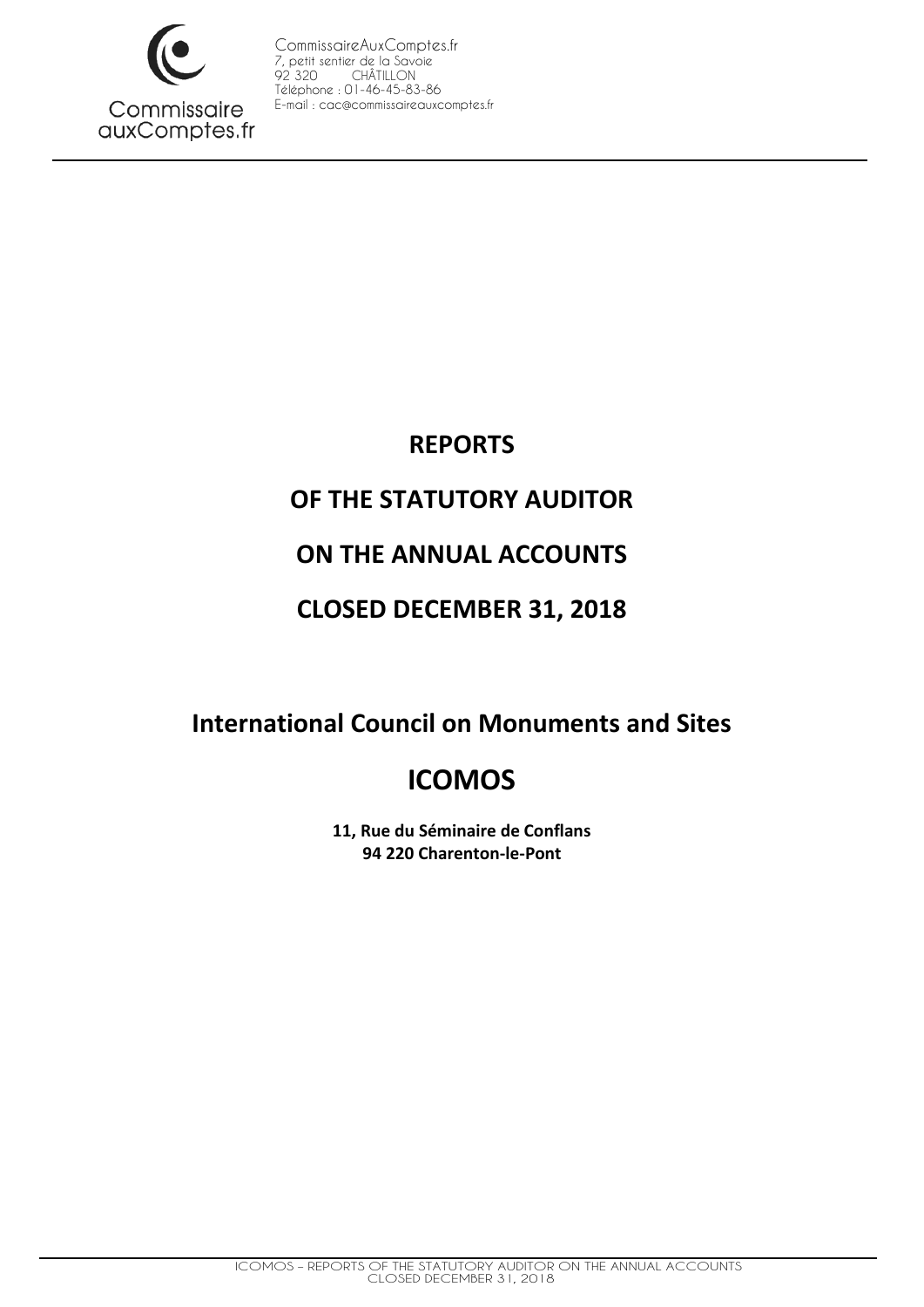

# SOMMAIRE

## STATUTORY AUDITORS 'REPORTS ON THE ANNUAL ACCOUNTS CLOSED 31/12/2018 OF THE ICOMOS ASSOCIATION

## ALONG WITH THE GUARD, THIS DOCUMENT INCLUDES A TOTAL OF 26 PAGES DECOMPOSING SO:

| <b>SUMMARY</b>                                         | PAGE 1  |
|--------------------------------------------------------|---------|
| REPORT ON THE ANNUAL ACCOUNTS OF THE STATUTORY AUDITOR | PAGE 2  |
| ANNUAL ACCOUNTS CLOSED DECEMBER 31, 2018               | PAGE 8  |
| NOTES TO THE ANNUAL ACCOUNTS ENDED DECEMBER 31, 2018   | PAGE 12 |
| SPECIAL REPORT ON REGULATED CONVENTIONS                | PAGE 25 |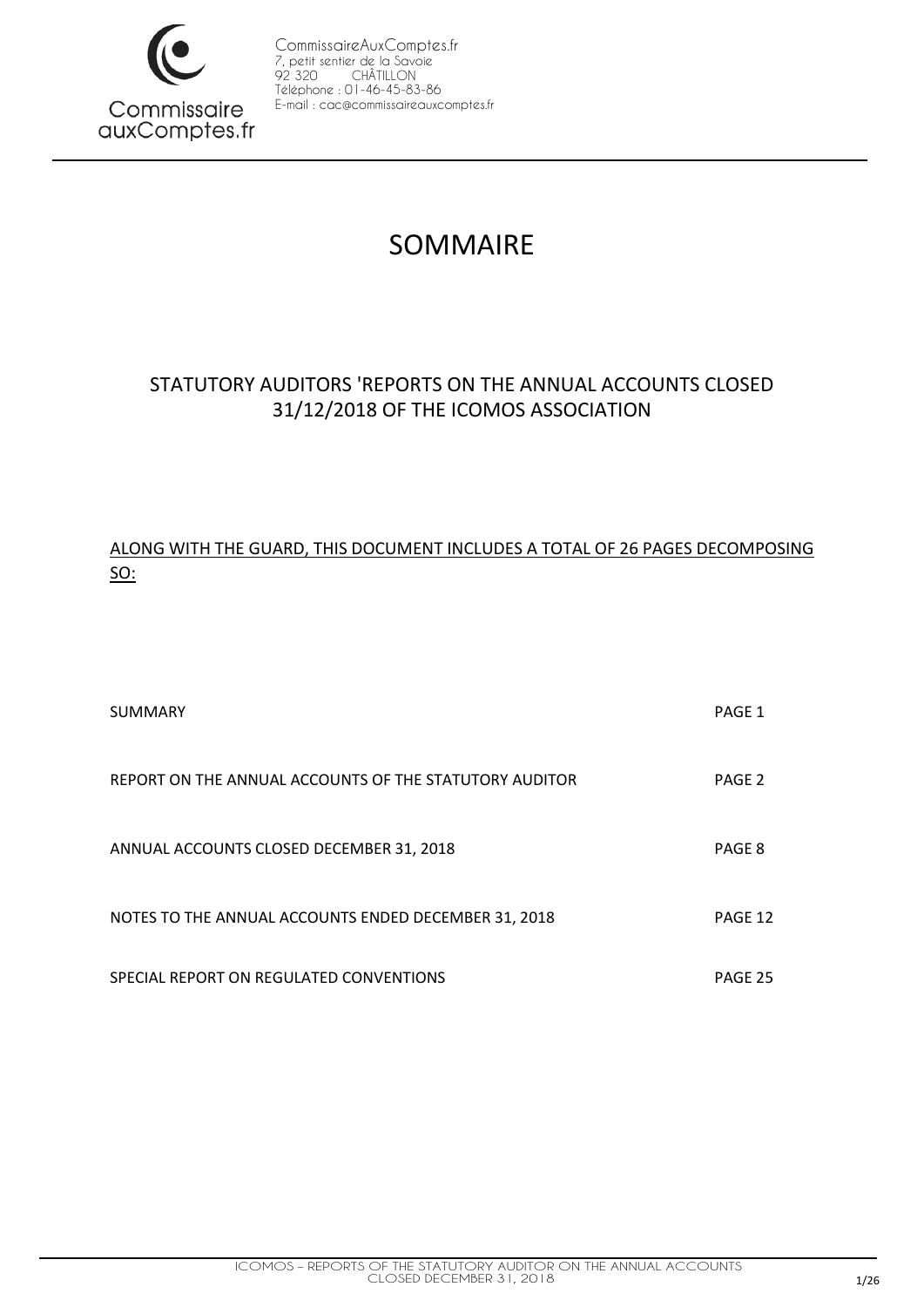

# REPORT ON THE ANNUAL ACCOUNTS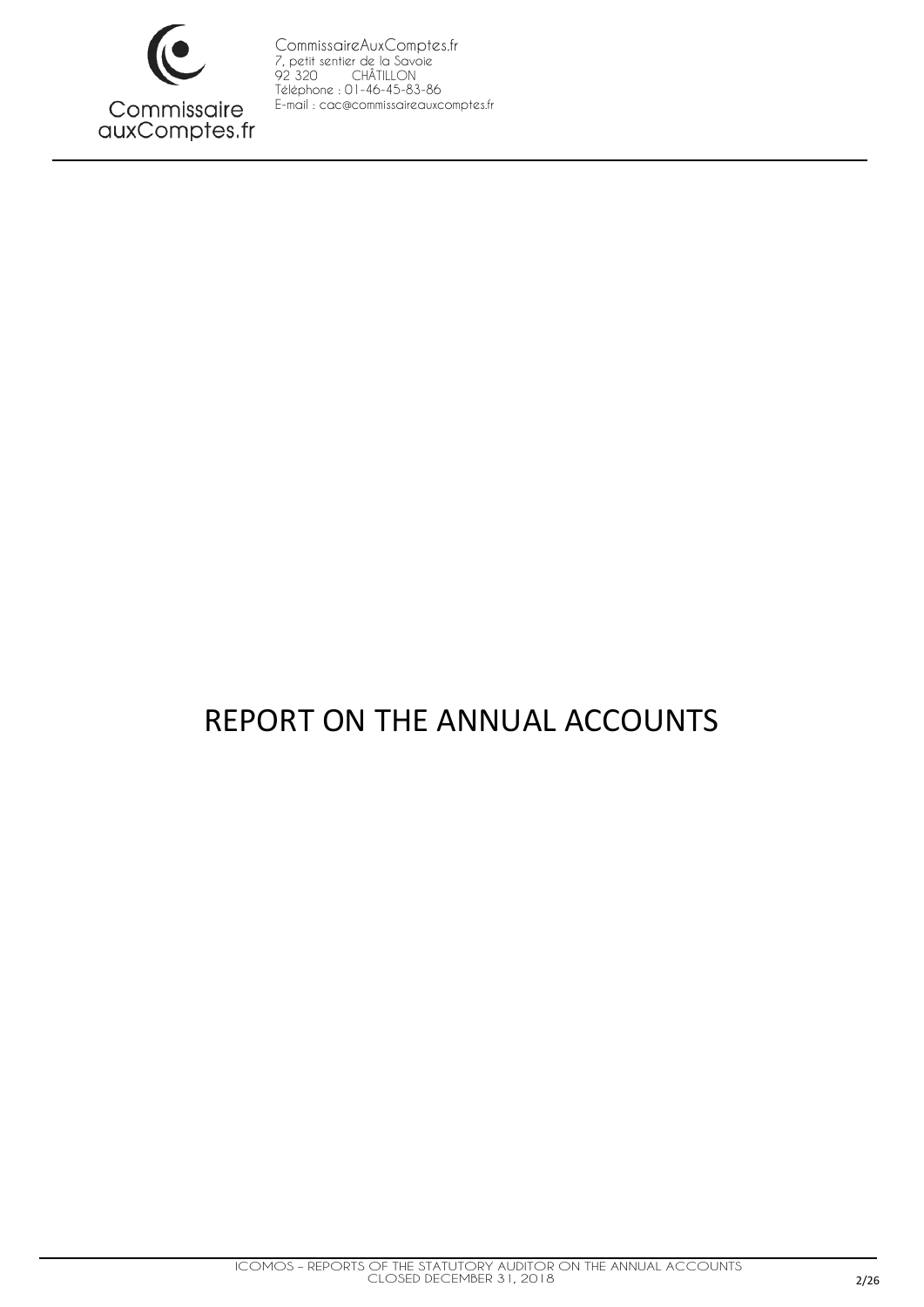

# **International Council on Monuments and Sites**

# **ICOMOS**

**Association Loi 1901 Siège social : 11, Rue du Séminaire de Conflans 94 220 CHARENTON LE PONT SIRET 784 228 454 00038**

# **Report on the annual accounts of the Statutory Auditor**

# **Year ended December 31, 2018**

To the members,

### **I. Opinion on the annual accounts**

In fulfillment of the mission entrusted to us for six consecutive years until the year ended December 31, 2022, we have audited the annual accounts of the ICOMOS Association for the financial year ended 31 December 2018, as attached to this report.

We certify that the annual accounts are, in the light of French accounting rules and principles, fair and accurate and give a true and fair view of the results of the operations of the past financial year as well as the financial position and assets of the Association at the end. this exercise.

 $TM$  3/26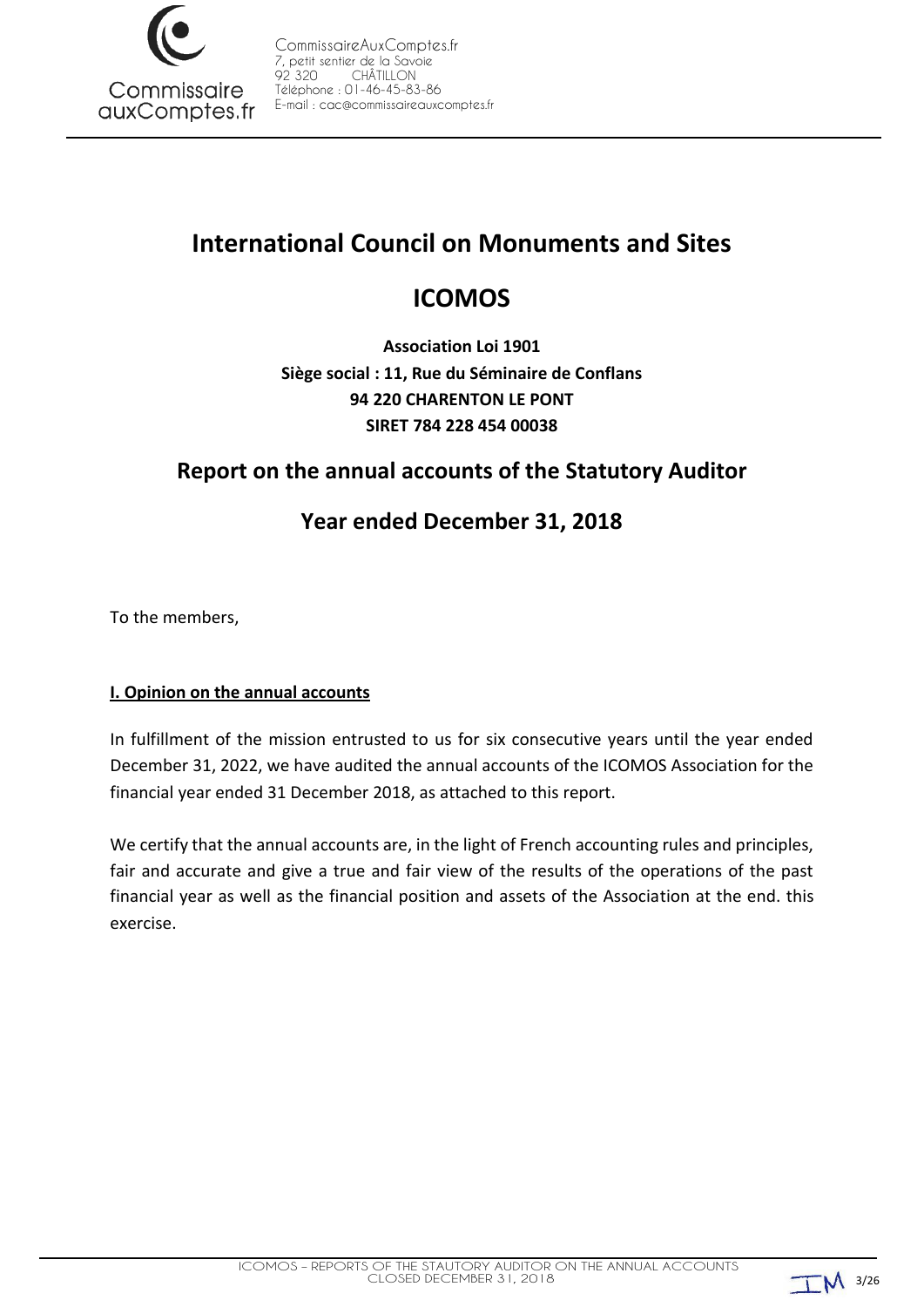

#### **II. Basis of opinion**

#### *Audit reference system*

We conducted our audit in accordance with professional standards applicable in France. We believe that the evidence we have collected is sufficient and appropriate to provide a basis for our opinion.

Our responsibilities under these standards are set out in the "Auditor's Responsibilities for the Audit of the Annual Accounts" section of this report.

#### *Independence*

We carried out our audit mission in accordance with the independence rules applicable to us, covering the period from January 1, 2018 to the date of issue of our report, and in particular we did not provide any services prohibited by the code of ethics of the profession of auditor.

### **III. Justification of the assessments**

Pursuant to the provisions of Articles L. 823-9 and R.823-7 of the French Commercial Code relating to the justification of our assessments, we inform you that the most important assessments we have made, in our professional judgment, have the appropriateness of the accounting principles applied and the reasonableness of the significant estimates used and the overall presentation of the accounts, in particular with regard to the application of the principle of separation of financial years from transactions governed by resource budgets governed by contracts, and cashable under conditions of actual expenditure. These verifications were materialized by the analysis of cost accounting broken down by missions.

We also ensured that no significant item before or after the close could significantly affect the outcome of the year.

The assessments thus made fall within the context of the audit of the annual financial statements taken as a whole and the formation of our opinion expressed above. We do not express an opinion on items in these separate annual accounts.

 $TM$  4/26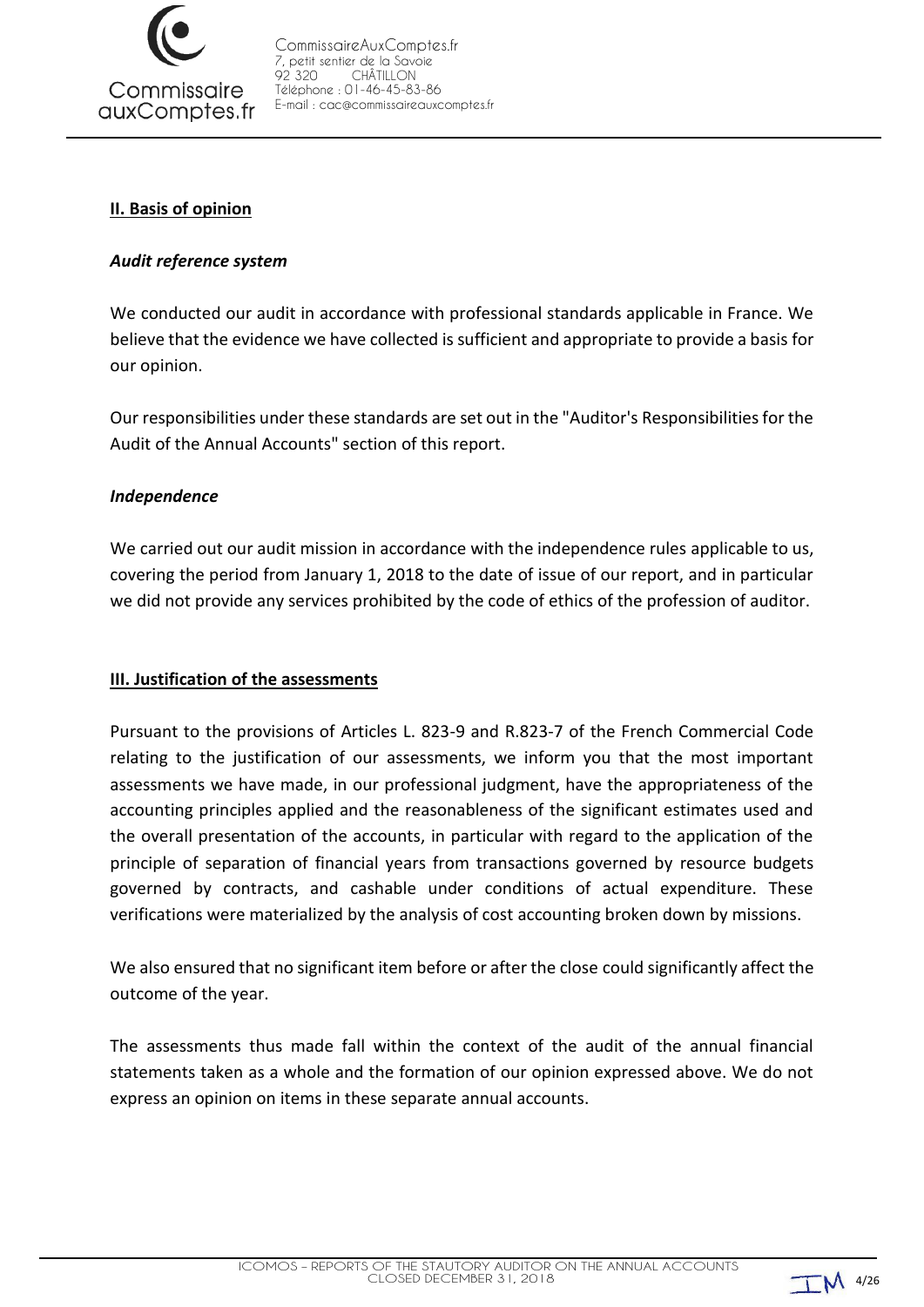

### **IV. Verification of the report and other documents addressed to the Executive Committee**

In accordance with the professional standards applicable in France, we have also performed the specific verifications required by law.

We have no matters to report as to the fair presentation and the consistency with the financial statements of the information given in the report of the Executive Committee on the financial position and the financial statements.

### **V. Responsibilities of Management and the Persons Constituting the Government of the Association in the Annual Accounts**

It is the responsibility of Management to prepare annual accounts presenting a true and fair view in accordance with French accounting rules and principles and to set up the internal control that it deems necessary for the preparation of annual accounts that do not contain any significant anomalies. that these come from fraud or result from errors.

When preparing the annual accounts, it is the responsibility of Management to evaluate the ability of the Association to continue its operations, to present in these accounts, as the case may be, the necessary information relating to the continuity of operations and operations. apply the going concern accounting policy unless it is intended to wind up the Association or cease trading.

The annual accounts are drawn up by the Executive Committee.

#### **VI. Responsibilities of the statutory auditor for the audit of the annual accounts**

It is our responsibility to prepare a report on the annual accounts. Our objective is to obtain reasonable assurance that the financial statements taken as a whole do not contain any material misstatements.

Reasonable assurance is a high level of assurance, but it does not guarantee that an audit performed in accordance with professional standards will systematically detect any material misstatement.

Anomalies may arise from fraud or error and are considered significant where it can reasonably be expected that they, taken individually or in combination, may influence the economic decisions that account users take in their business. based on these.

As stated in Article L.823-10-1 of the French Commercial Code, our mission of certification of

 $TM$  5/26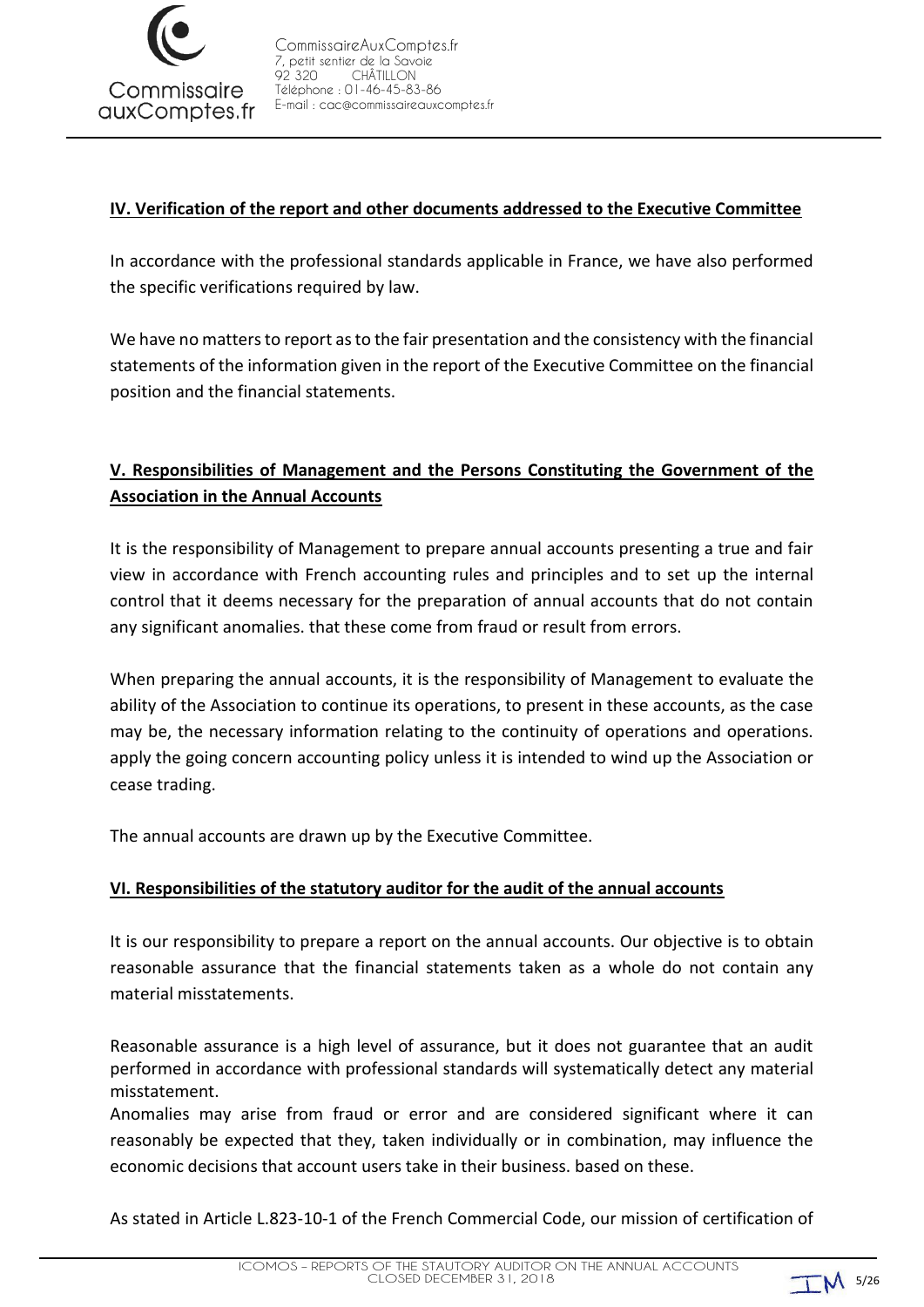

accounts is not to guarantee the viability or the quality of the management of your Association.

A more detailed description of our responsibilities as statutory auditor for the audit of the annual accounts is set out in the appendix to this report and forms an integral part thereof.

Done at Châtillon on Wednesday 20th February 2019

**SAS CommissaireAuxComptes.fr**

**Signatory partner: Isabelle MARQUIS Statutory Auditor**

**Member of the Regional Company of Versailles**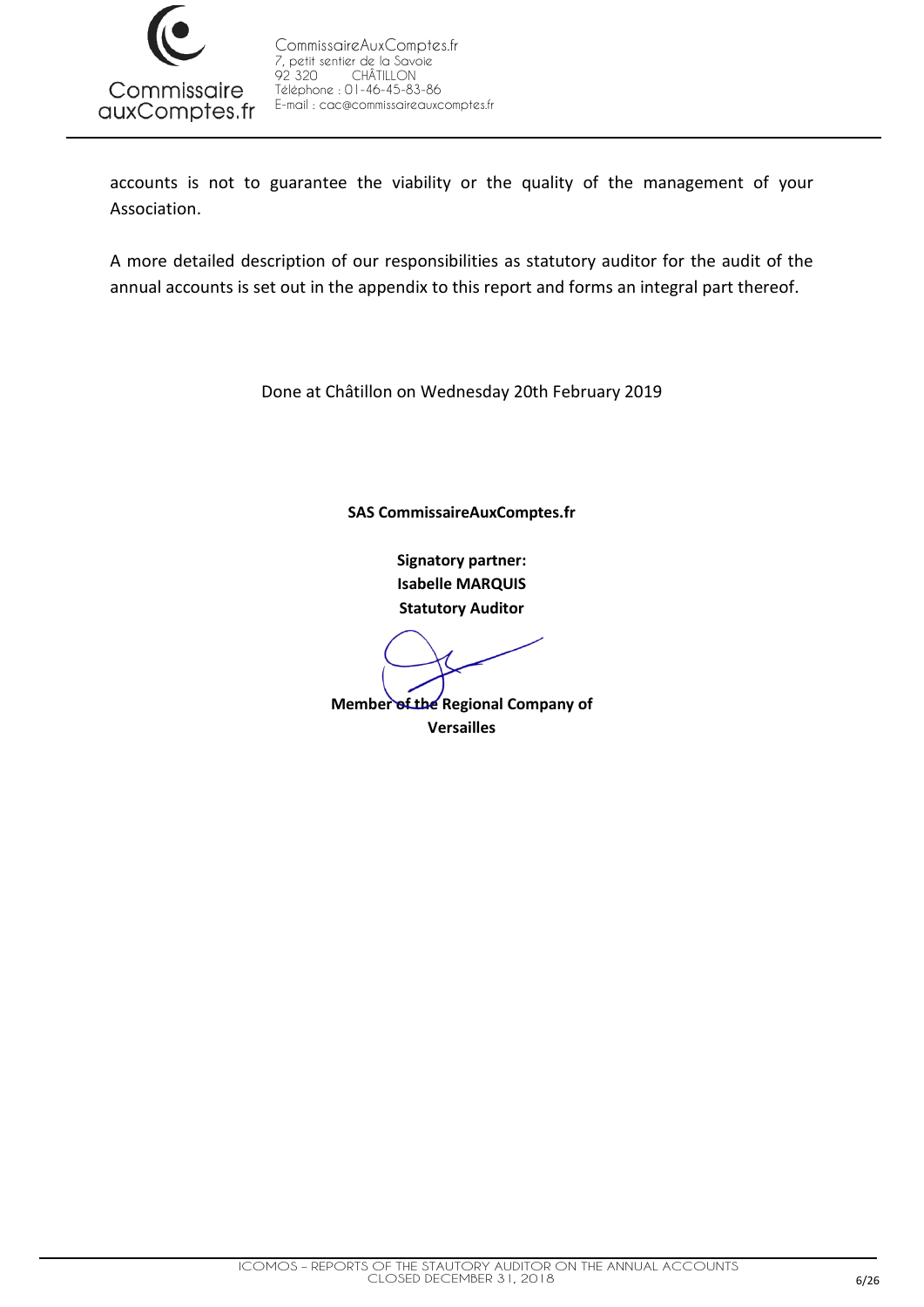

Annex: Detailed Description of the External Auditor's Responsibilities

As part of an audit conducted in accordance with the professional standards applicable in France, the statutory auditor exercises his professional judgment throughout this audit. In addition :

- it identifies and assesses the risks that the annual accounts contain material misstatements, whether due to fraud or error, defines and implements audit procedures to address these risks, and collects evidence that he considers it sufficient and appropriate to base his opinion. The risk of not detecting a significant anomaly from fraud is higher than that of a significant misstatement resulting from an error, as the fraud may involve collusion, forgery, voluntary omissions, misrepresentation or circumventing internal control;
- it becomes aware of the internal control relevant to the audit in order to define appropriate audit procedures in the circumstances, and not in order to express an opinion on the effectiveness of the internal control;
- it assesses the appropriateness of the accounting methods used and the reasonableness of the accounting estimates made by Management, as well as the information concerning them provided in the annual accounts;
- - it assesses the appropriateness of management's application of the going concern accounting policy and, depending on the elements collected, the existence or otherwise of a significant uncertainty related to events or circumstances that could lead to the Association's ability to continue operating. This assessment is based on the information collected up to the date of its report, although it is recalled that subsequent circumstances or events could jeopardize the continuity of operations. If it concludes that there is significant uncertainty, it draws the attention of the readers of its report to the information provided in the annual accounts about this uncertainty or, if this information is not provided or is not relevant, it formulates a qualified certification or a refusal to certify;
- - it assesses the overall presentation of the annual accounts and assesses whether the annual accounts reflect the underlying transactions and events so as to give a true and fair view.

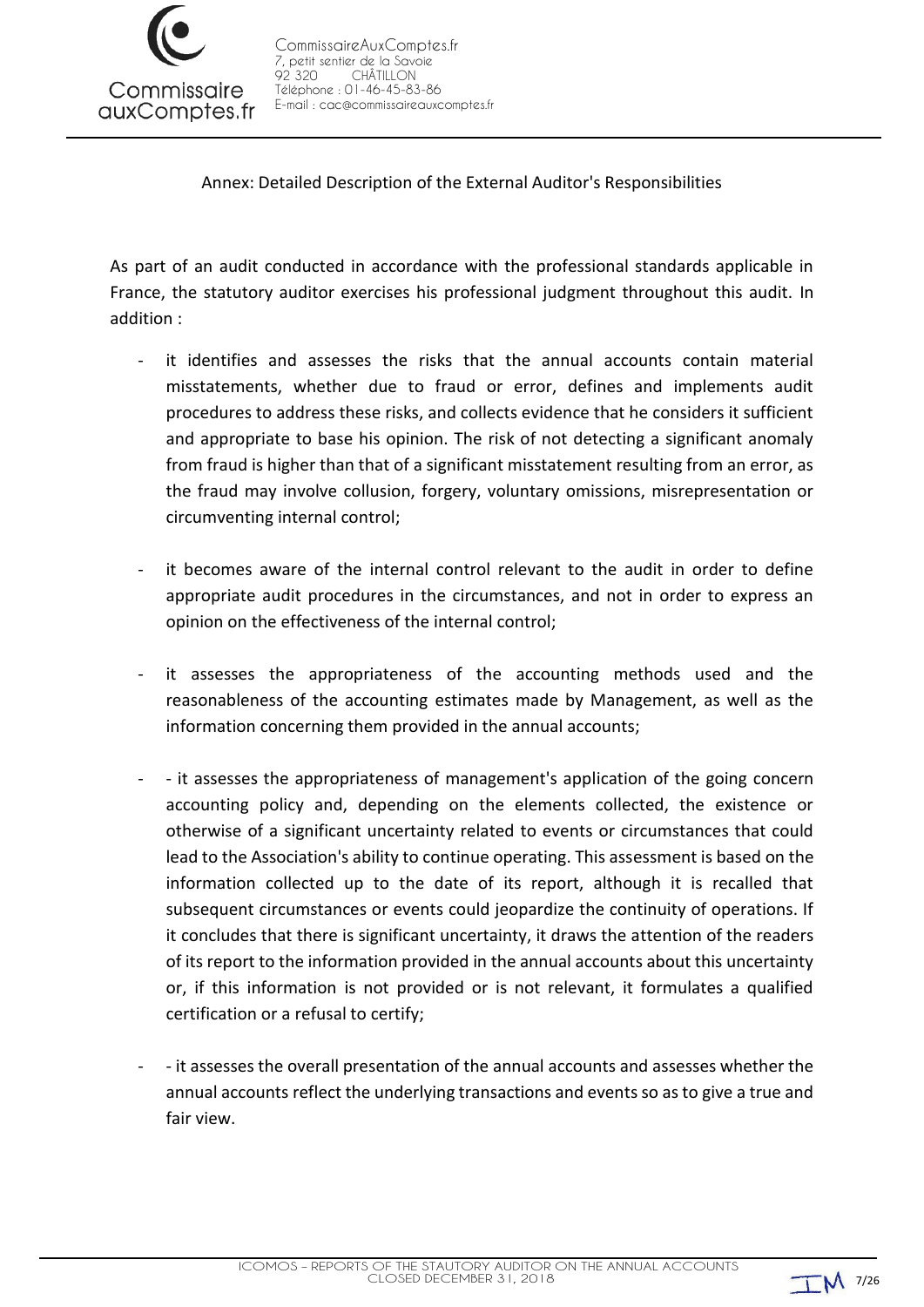Période du 01/01/2018 au 31/12/2018 <br>
Présenté en Euros

# **BALANCE SHEET - ASSETS**

| <b>ASSETS</b>                                                                                                                                                                                                                                                                                                                                                                                                                                                                                                                                                                  |                      | Current year<br>31/12/2018<br>(12 months) |                      |               |                    |               |
|--------------------------------------------------------------------------------------------------------------------------------------------------------------------------------------------------------------------------------------------------------------------------------------------------------------------------------------------------------------------------------------------------------------------------------------------------------------------------------------------------------------------------------------------------------------------------------|----------------------|-------------------------------------------|----------------------|---------------|--------------------|---------------|
|                                                                                                                                                                                                                                                                                                                                                                                                                                                                                                                                                                                | <b>Brut</b>          | Depr.& prov.                              | <b>Net</b>           | $\%$          | <b>Net</b>         | $\%$          |
| Uncalled capital                                                                                                                                                                                                                                                                                                                                                                                                                                                                                                                                                               | (0)                  |                                           |                      |               |                    |               |
| <b>Fixed assets</b>                                                                                                                                                                                                                                                                                                                                                                                                                                                                                                                                                            |                      |                                           |                      |               |                    |               |
| Preliminary expenses<br>Research and development expenses<br>Concessions, patents and similar rights<br>Goodwill<br>Other intangible fixed assets<br>Advances and prepayments on intangible fixed assets<br>Land<br><b>Buildings</b><br>Industrial fixtures, fittings, plant machinery and equipment<br>Other tangible fixed assets<br>Fixed assets in progress<br>Advances and prepayments<br>Long-term investments by "equivalence method"<br>Other interest ownership<br>Receivables related to interest ownership<br>Capitalized securities<br>Loans<br>Other fixed assets | 25 161               | 12758                                     | 12 404               | 0,71          | 9 2 3 4            | 0,88          |
| <b>TOTAL (I)</b>                                                                                                                                                                                                                                                                                                                                                                                                                                                                                                                                                               | 25 161               | 12 758                                    | 12 404               | 0,71          | 9234               | 0,88          |
| <b>Current assets</b><br>Raw materials and supplies<br>Work in progress of goods<br>Work in progress of services<br>Semi-finished and finished goods<br>Goods held for resale<br>Advances and down-payments to suppliers<br>Trade and related accounts<br><b>Other receivables</b><br>. Debtors suppliers<br>. Staff<br>. Payroll taxes                                                                                                                                                                                                                                        | 125 744              | 6075                                      | 119 669              | 6,87          | 153613             | 14,63         |
| . State, profit tax<br>. State, turnover tax<br>. Other<br>Called but unpaid capital                                                                                                                                                                                                                                                                                                                                                                                                                                                                                           | 7731                 |                                           | 7 7 3 1              | 0,44          | 1486               | 0,14          |
| Investment securities<br>Cash Instruments                                                                                                                                                                                                                                                                                                                                                                                                                                                                                                                                      | 17728                |                                           | 17728                | 1,02          | 17728              | 1,69          |
| Cash<br>Prepaid expenses                                                                                                                                                                                                                                                                                                                                                                                                                                                                                                                                                       | 1 558 480<br>25 6 20 |                                           | 1 558 480<br>25 6 20 | 89,48<br>1,47 | 860 314<br>7 2 8 2 | 81,96<br>0,69 |
| <b>TOTAL (II)</b>                                                                                                                                                                                                                                                                                                                                                                                                                                                                                                                                                              | 1 735 302            | 6 0 7 5                                   | 1729 227             | 99,29         | 1 040 423          | 99,12         |
| Charges to be spread over several periods<br>Premium for redemption of bonds<br>Unrealized exchange losses                                                                                                                                                                                                                                                                                                                                                                                                                                                                     | (III)<br>(IV)<br>(V) |                                           |                      |               |                    |               |
| TOTAL ASSETS (0 à V)                                                                                                                                                                                                                                                                                                                                                                                                                                                                                                                                                           | 1760464              | 18833                                     | 1 741 631 100,00     |               | 1 049 658 100,00   |               |

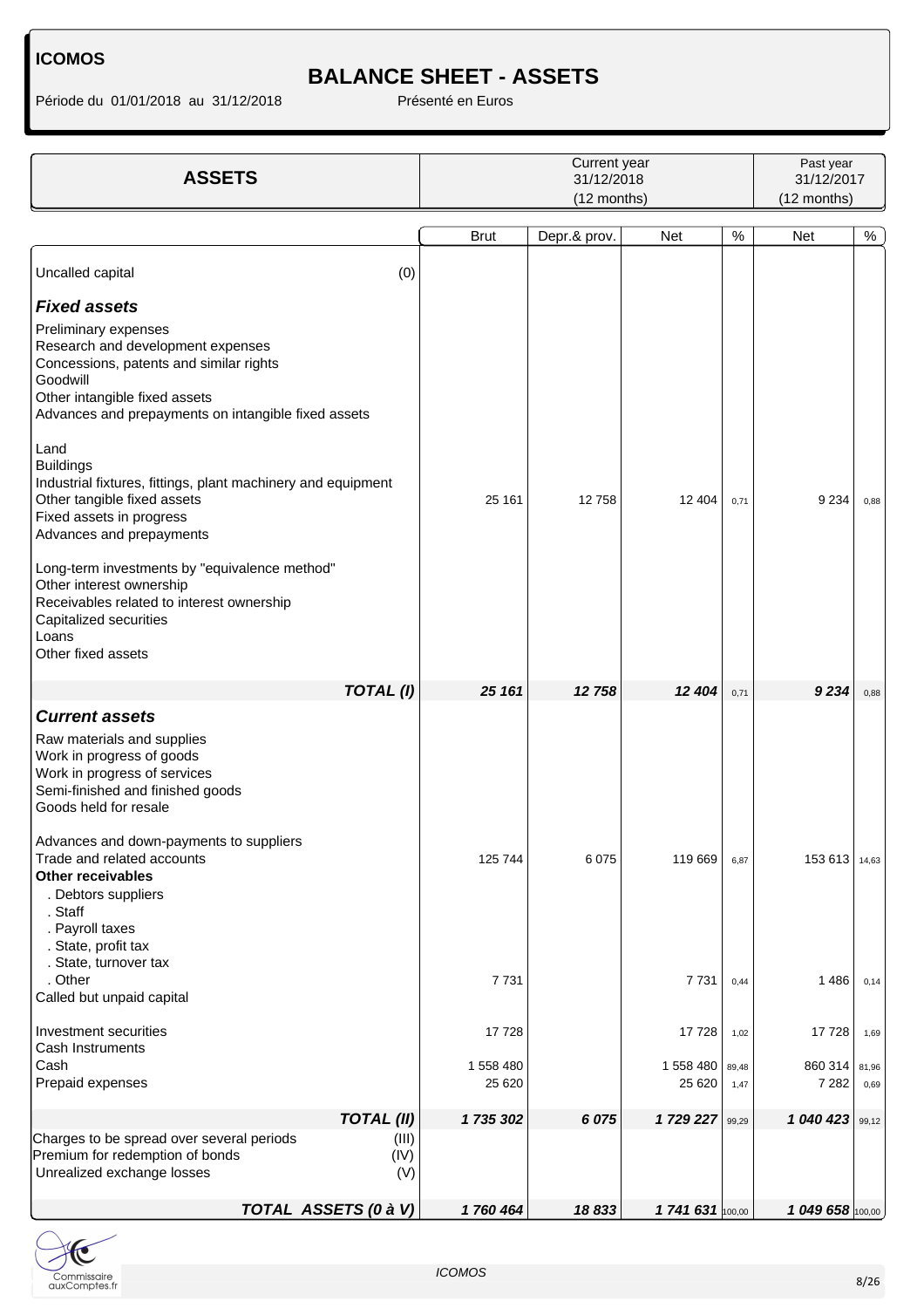# **BALANCE SHEET - EQUITY AND LIABILITIES**

Période du 01/01/2018 au 31/12/2018 Présenté en Euros

|                                                                                                                                                                                                                                       |                                  | Current year                |                      | Past year<br>31/12/2017     |                      |
|---------------------------------------------------------------------------------------------------------------------------------------------------------------------------------------------------------------------------------------|----------------------------------|-----------------------------|----------------------|-----------------------------|----------------------|
| <b>EQUITY AND LIABILITIES</b>                                                                                                                                                                                                         |                                  | 31/12/2018<br>(12 months)   |                      |                             |                      |
|                                                                                                                                                                                                                                       |                                  |                             |                      | (12 months)                 |                      |
| <b>Shareholders' equity</b><br>Share capital (paid-up capital : )<br>Premiums arising from shares issues, from merger<br>Revaluation<br>Legal reserve<br>Statutory reserve<br>Regulated reserves                                      |                                  |                             |                      |                             |                      |
| Other reserves<br>Retained (profits / losses) brought forward merger                                                                                                                                                                  |                                  | 287 391                     | 16,50                | 289 781                     | 27,61                |
| Net income or loss of the tax year                                                                                                                                                                                                    |                                  | 172 587                     | 9,91                 | $-2390$                     | $-0,22$              |
| Subsidies of investment<br>Regulated provisions                                                                                                                                                                                       |                                  |                             |                      |                             |                      |
|                                                                                                                                                                                                                                       | TOTAL(I)                         | 459 977                     | 26,41                | 287 391                     | 27,38                |
| Proceeds from the issuance of "participating titles"<br>Conditional advances                                                                                                                                                          |                                  |                             |                      |                             |                      |
|                                                                                                                                                                                                                                       | <b>TOTAL(II)</b>                 |                             |                      |                             |                      |
| <b>Provisions for liabilities and charges</b><br>Reserves for contingencies<br>Provisions for charges                                                                                                                                 |                                  | 81 000<br>413 281           | 4,65<br>23,73        | 230 000 21,91               |                      |
|                                                                                                                                                                                                                                       | <b>TOTAL (III)</b>               | 494 281                     | 28,38                | 230 000                     | 21,91                |
| <b>Loans and debts</b><br>Convertible debenture loans<br>Other debenture loans<br>Bank borrowing and bank overdrafts<br>. Bank borrowing<br>. Bank overdrafts<br>Other financial borrowing and debts<br>. Miscellaneous<br>. Partners |                                  |                             |                      |                             |                      |
| Advances and down-payments for work in progress<br>Trade notes and related accounts payable<br>Tax payable and social liabilities                                                                                                     |                                  | 17 608                      | 1,01                 | 82 469                      | 7,86                 |
| . Staff<br>. Payroll taxes<br>. State, profit tax<br>. State, turnover tax<br>. State, guaranteed bonds<br>. Other taxes                                                                                                              |                                  | 79 431<br>80 944<br>6 3 5 2 | 4,56<br>4,65<br>0,36 | 46 538<br>59 632<br>7 3 5 2 | 4,43<br>5,68<br>0,70 |
| Liabilities on fixed assets and related accounts<br>Other debts                                                                                                                                                                       |                                  | 252 788 14,51               |                      | 196 656                     | 18,74                |
| Prepaid income                                                                                                                                                                                                                        |                                  | 350 249 20,11               |                      | 139 619                     | 13,30                |
|                                                                                                                                                                                                                                       | TOTAL(IV)                        | 787 373                     | 45,21                | 532 267                     | 50,71                |
| Unrealized exchange gains                                                                                                                                                                                                             | (V)                              |                             |                      |                             |                      |
|                                                                                                                                                                                                                                       | <b>TOTAL LIABILITIES (I à V)</b> | 1 741 631 100,00            |                      | 1 049 658 100,00            |                      |

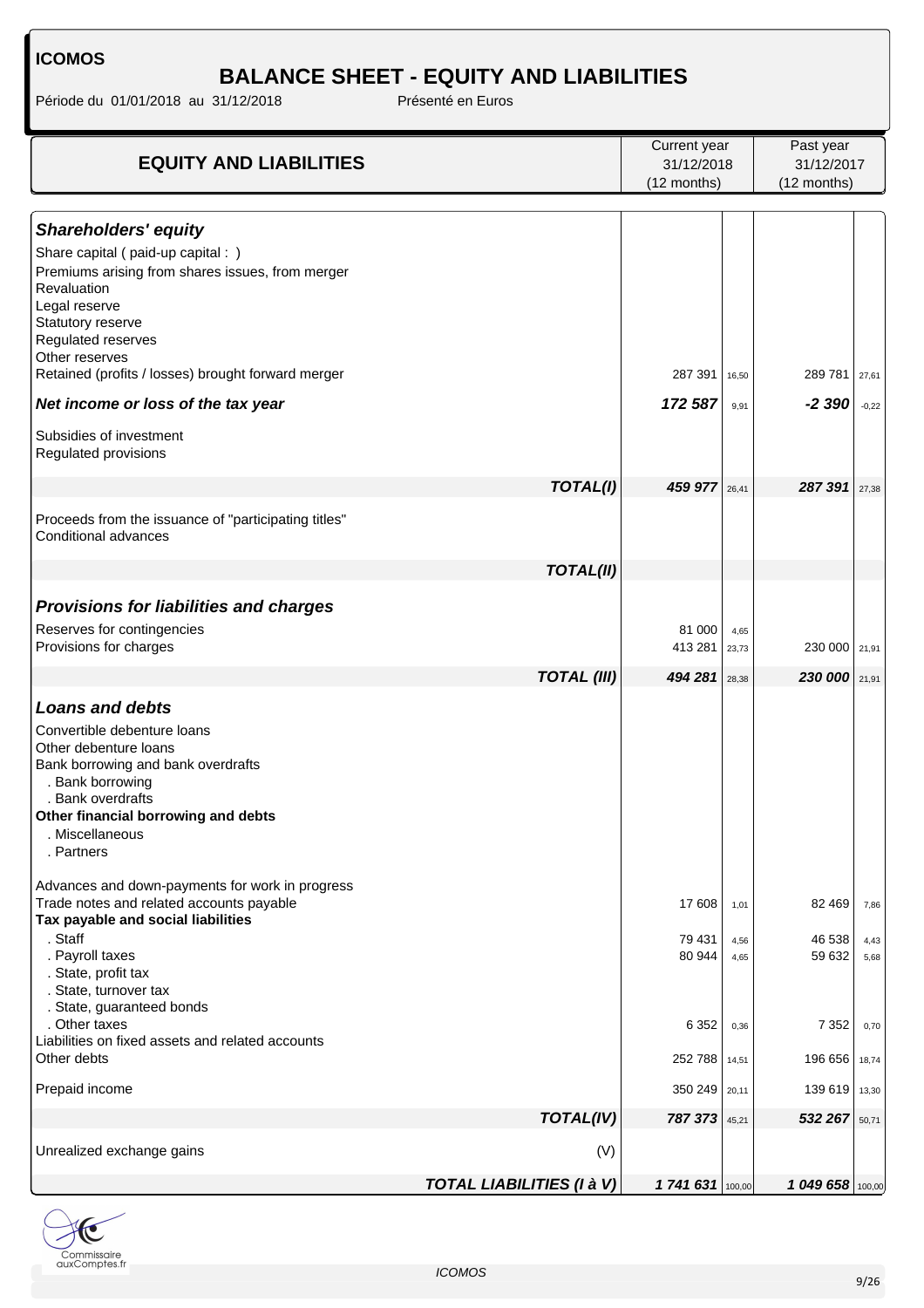# **INCOME STATEMENT**

Période du 01/01/2018 au 31/12/2018 Présenté en Euros

| <b>INCOME STATEMENT</b>                                                                                                                                                                                                                                                                                                                                                                                                               |                              | Current year<br>31/12/2018<br>(12 months) |                                                   | Past year<br>31/12/2017<br>(12 months)  |                                                   | Variation<br>absolute<br>(12/12)        | %                                                 |                                               |
|---------------------------------------------------------------------------------------------------------------------------------------------------------------------------------------------------------------------------------------------------------------------------------------------------------------------------------------------------------------------------------------------------------------------------------------|------------------------------|-------------------------------------------|---------------------------------------------------|-----------------------------------------|---------------------------------------------------|-----------------------------------------|---------------------------------------------------|-----------------------------------------------|
|                                                                                                                                                                                                                                                                                                                                                                                                                                       | France                       | Export                                    | Total                                             | $\%$                                    | Total                                             | %                                       | Variation                                         | $\%$                                          |
| Sales of goods<br>Sales of manufactured goods                                                                                                                                                                                                                                                                                                                                                                                         |                              | 391                                       | 391                                               | 0,03                                    | 1 1 7 7                                           | 0,11                                    | $-786$                                            | $-66,77$                                      |
| Sales of manufactured services                                                                                                                                                                                                                                                                                                                                                                                                        |                              | 1 425 925                                 | 1 425 925                                         | 99,97                                   | 1 033 811                                         | 99,89                                   | 392 114                                           | 37,93                                         |
| Net turnover                                                                                                                                                                                                                                                                                                                                                                                                                          |                              | 1 426 316                                 | 1426 316 100,00                                   |                                         | 1 034 988                                         | 100,00                                  | 391 328                                           | 37,81                                         |
| Stored production<br>Capitalized production<br>Operating subsidies<br>Recaptures on deprecations and reserves, expense transfer<br>Other operating income                                                                                                                                                                                                                                                                             |                              |                                           | 183 145<br>20790<br>470 015                       | 12,84<br>1,46<br>32,95                  | 219 978 21,25<br>114 110<br>432 429               | 11,03<br>41,78                          | -36 833<br>-93 320<br>37 586                      | $-16,73$<br>$-81,77$<br>8,69                  |
|                                                                                                                                                                                                                                                                                                                                                                                                                                       |                              | <b>Total operating income</b>             | 2 100 266                                         | 147,25                                  | 1801505                                           | 174,06                                  | 298 761                                           | 16,58                                         |
| Purchase of goods (including customs duties)                                                                                                                                                                                                                                                                                                                                                                                          |                              |                                           | 590                                               | 0,04                                    | 1 3 5 5                                           | 0,13                                    | $-765$                                            | $-56,45$                                      |
| Variation on inventory (goods)<br>Purchase of raw materials and other supplies (including customs duties)<br>Variation in inventory (raw materials and supplies)<br>Other purchases and external expenses<br>Taxes and assimilated payments<br>Salaries and wages expenses<br>Social security expenses<br>Operating allowances on fixed assets : depreciation allowances<br>Operating allowances on fixed assets : reserve allowances |                              |                                           | 832 665<br>26 935<br>498 330<br>201 930<br>91 435 | 58,38<br>1,89<br>34,94<br>14,16<br>6,41 | 889 742<br>28 270<br>434 005<br>175 505<br>79 585 | 85,97<br>2,73<br>41,93<br>16,96<br>7,69 | -57 077<br>$-1335$<br>64 325<br>26 4 25<br>11 850 | $-6,41$<br>$-4,71$<br>14,82<br>15,06<br>14,89 |
| Operating allowances on current assets : reserve allowances<br>Operating allowances for contingencies : reserve allowances<br>Other expenses                                                                                                                                                                                                                                                                                          |                              |                                           | 334 356<br>83 454                                 | 23,44<br>5,85                           | 5790<br>158 384                                   | 0,56<br>15,30                           | 328 566<br>-74 930                                | N/S<br>$-47,30$                               |
|                                                                                                                                                                                                                                                                                                                                                                                                                                       |                              | <b>Total operating expenses</b>           | 2 069 695                                         | 145,11                                  | 1 772 635 171.27                                  |                                         | 297 060                                           | 16,76                                         |
|                                                                                                                                                                                                                                                                                                                                                                                                                                       |                              | <b>OPERATING RESULT</b>                   | 30 571                                            | 2,14                                    | 28 870                                            | 2,79                                    | 1701                                              | 5,89                                          |
| Attributed income or transfered loss<br>Suffered loss or transfered profit                                                                                                                                                                                                                                                                                                                                                            |                              |                                           |                                                   |                                         |                                                   |                                         |                                                   |                                               |
| Financial income from interest ownership<br>Other holdings and capitalized receivables                                                                                                                                                                                                                                                                                                                                                |                              |                                           | 1594                                              | 0,11                                    | 173                                               | 0,02                                    | 1 4 2 1                                           | 821,39                                        |
| Other interest and assimilated income<br>Recaptures on provisions and expense transfer                                                                                                                                                                                                                                                                                                                                                |                              |                                           | 643                                               | 0,05                                    | 638                                               | 0,06                                    | 5                                                 | 0,78                                          |
| Profits on foreign exchange<br>Net gains on sales of portfolio securities                                                                                                                                                                                                                                                                                                                                                             |                              |                                           | 13 4 4 7                                          | 0,94                                    | 5                                                 | 0,00                                    | 13 4 42                                           | N/S                                           |
|                                                                                                                                                                                                                                                                                                                                                                                                                                       |                              | <b>Total financial income</b>             | 15 683                                            | 1,10                                    | 815                                               | 0,08                                    | 14 868                                            | N/S                                           |
| Financial allowances for depreciations and provisions<br>Interests and assimilated expenses<br>Loss on foreign exchange<br>Net loss on sales of portfolio securities                                                                                                                                                                                                                                                                  |                              |                                           | 948<br>6720                                       | 0,07<br>0,47                            | 3 0 0 0<br>29 215                                 | 0,29<br>2,82                            | $-2052$<br>$-22495$                               | $-68,39$<br>$-76,99$                          |
|                                                                                                                                                                                                                                                                                                                                                                                                                                       |                              | <b>Total financial expenses</b>           | 7668                                              | 0,54                                    | 32 215                                            | 3,11                                    | $-24547$                                          | $-76,19$                                      |
|                                                                                                                                                                                                                                                                                                                                                                                                                                       |                              | <b>FINANCIAL RESULT</b>                   | 8 0 1 5                                           | 0,56                                    | $-31400$                                          | $-3,02$                                 | 39 415                                            | 125,53                                        |
|                                                                                                                                                                                                                                                                                                                                                                                                                                       |                              | Ordinary result before tax                | 38 587                                            | 2,71                                    | $-2530$                                           | $-0,23$                                 | 41 117                                            | N/S                                           |
| Extraordinary operating gains<br>Extraordinary capital gains<br>Recaptures on reserves and expense transfers                                                                                                                                                                                                                                                                                                                          |                              |                                           | 215 000                                           | 15,07                                   | 140                                               | 0,01                                    | $-140$<br>215 000                                 | $-100,00$<br>N/S                              |
|                                                                                                                                                                                                                                                                                                                                                                                                                                       |                              |                                           |                                                   |                                         |                                                   |                                         |                                                   |                                               |
| Extraordinary operating losses<br>Extraordinary capital losses                                                                                                                                                                                                                                                                                                                                                                        |                              | <b>Total extraordinary income</b>         | 215 000                                           | 15,07                                   | 140                                               | 0,01                                    | 214 860                                           | N/S                                           |
|                                                                                                                                                                                                                                                                                                                                                                                                                                       | Commissaire<br>auxComptes.fr | <b>ICOMOS</b>                             |                                                   |                                         |                                                   |                                         |                                                   | 10/26                                         |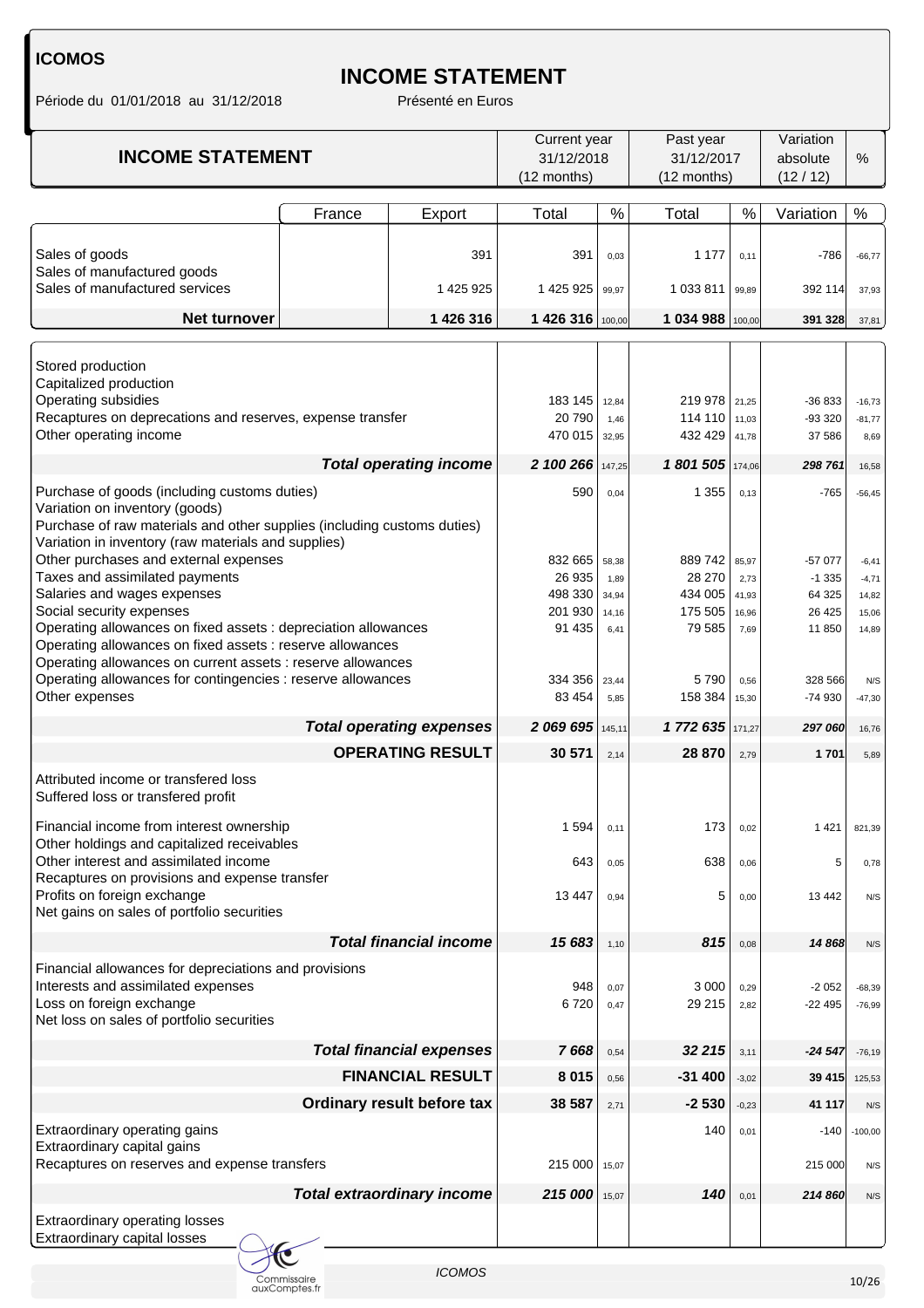## **INCOME STATEMENT**

Période du 01/01/2018 au 31/12/2018 Présenté en Euros

| <b>INCOME STATEMENT (next)</b>                    | Current year<br>31/12/2018<br>$(12$ months) |        | Past year<br>31/12/2017<br>$(12$ months) |         | Variation<br>absolute<br>(12/12) | $\%$  |
|---------------------------------------------------|---------------------------------------------|--------|------------------------------------------|---------|----------------------------------|-------|
| Depreciation and reserve extraordinary allowances | 81 000                                      | 5,68   |                                          |         | 81 000                           | N/S   |
| Total extraordinary expenses                      | 81 000                                      | 5,68   |                                          |         | 81 000                           | N/S   |
| <b>EXTRAORDINARY RESULT</b>                       | 134 000                                     | 9,39   | 140                                      | 0,01    | 133 860                          | N/S   |
| Profit sharing scheme<br>Income tax               |                                             |        |                                          |         |                                  |       |
| <b>Total Income</b>                               | 2 330 949                                   | 163,42 | 1 802 460 174,15                         |         | 528 489                          | 29,32 |
| <b>Total expenses</b>                             | 2 158 363                                   | 151,32 | 1804850                                  | 174,38  | 353 513                          | 19,59 |
| <b>NET RESULT</b>                                 | 172 587<br>Profit                           | 12,10  | $-2390$<br>Loss                          | $-0,22$ | 174 977                          | N/S   |
|                                                   |                                             |        |                                          |         |                                  |       |
| Including leasing of furnitures                   |                                             |        |                                          |         |                                  |       |
| Including leasing of real estate                  |                                             |        |                                          |         |                                  |       |

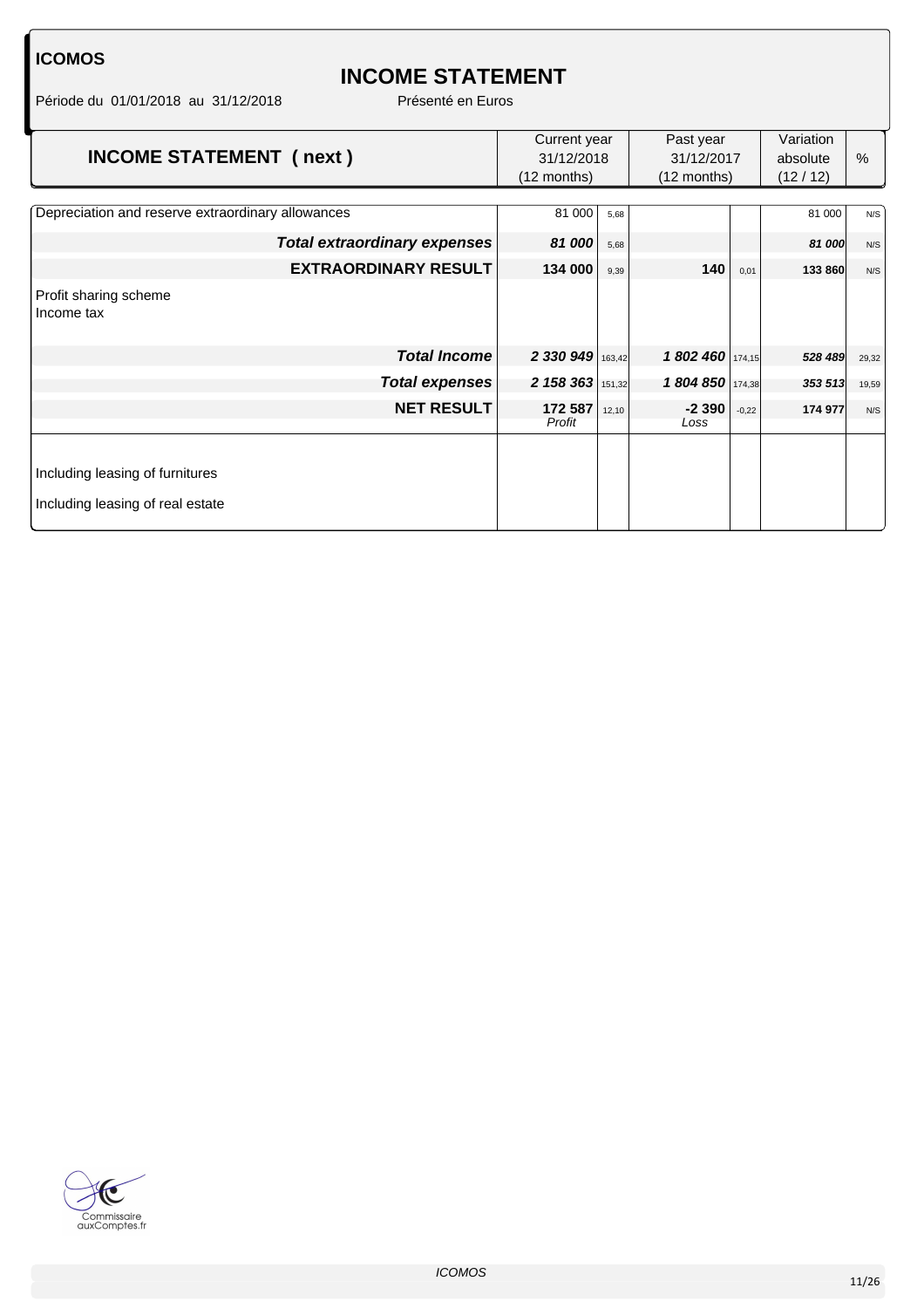#### To the annual accounts presented in Euros

Period from 01/01/2018 to 31/12/2018

#### **PREAMBLE**

The financial year ended 31/12/2018 has a duration of 12 months.

The previous financial year ended 31/12/2017 had a duration of 12 months.

The balance sheet total for the year before appropriation of the result is 1,741,630.99 euros.

The net accounting result is a surplus of 172,586.53 euros.

The following information is an integral part of the annual accounts which were drawn up on 21/02/2019 by the managers

#### **1. SIGNIFICANT EVENTS AND FACTS CHARACTERISTICS OF THE EXERCISE**

The significant facts of the exercise are as follows:

- - The provision made from 2014 to 2017 to cover the occupancy load of the premises became irrelevant for the year following the drafting of a lease applicable from 01/01/2018, not providing for a recall prior art. The provision reversal of 215,000 euros was recorded as exceptional income.
- Social Litigation: a dismissal was contested by the staff concerned; a prudhommal dispute has opened. The risk of 81,000 euros has been fully provisioned.

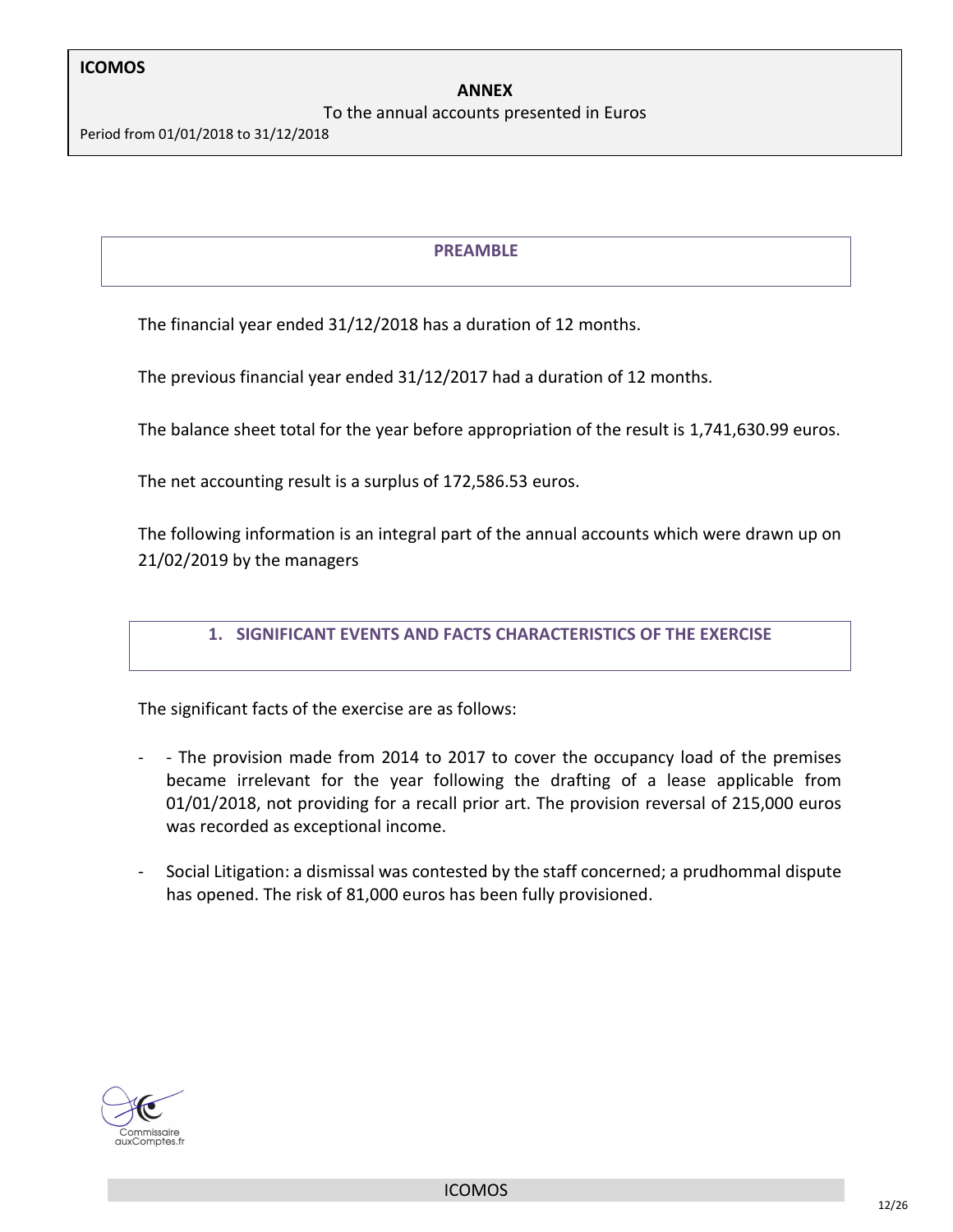To the annual accounts presented in Euros

Period from 01/01/2018 to 31/12/2018

#### **2. ACCOUNTING PRINCIPLES, RULES AND METHODS**

#### **2-1 GENERAL METHOD**

The annual accounts have been prepared and presented in accordance with the principles set out in the 1999 General Accounting Plan, the requirements of the French Commercial Code and Regulation No. 99-01 on the procedures for preparing the annual accounts of associations and foundations, and n ° 99-03 concerning the rewriting of the general chart of accounts, as stated by the French Accounting Regulations Committee.

The general accounting conventions have been applied, in accordance with the principle of prudence, in accordance with the basic assumptions:

- continuity of operation,
- permanence of accounting methods from one year to another,
- independence of exercises,

And in accordance with the general rules for drawing up and presenting the annual accounts.

The valuation of the assets was done by reference to the historical cost method.

Only significant information is expressed. Unless otherwise stated, the amounts are expressed in Euros.

#### **2.2. MAIN METHODS OF EVALUATION AND PRESENTATION**

The main methods used are:

#### **2.2.1 Evaluation of intangible and tangible fixed assets:**

Tangible fixed assets are valued at their acquisition or production cost, taking into account the costs necessary to put them into use, and after deduction of commercial discounts, rebates, settlement discounts obtained.

Interest on debt specific to the production of capital assets is not included in the cost of producing these fixed assets.



ICOMOS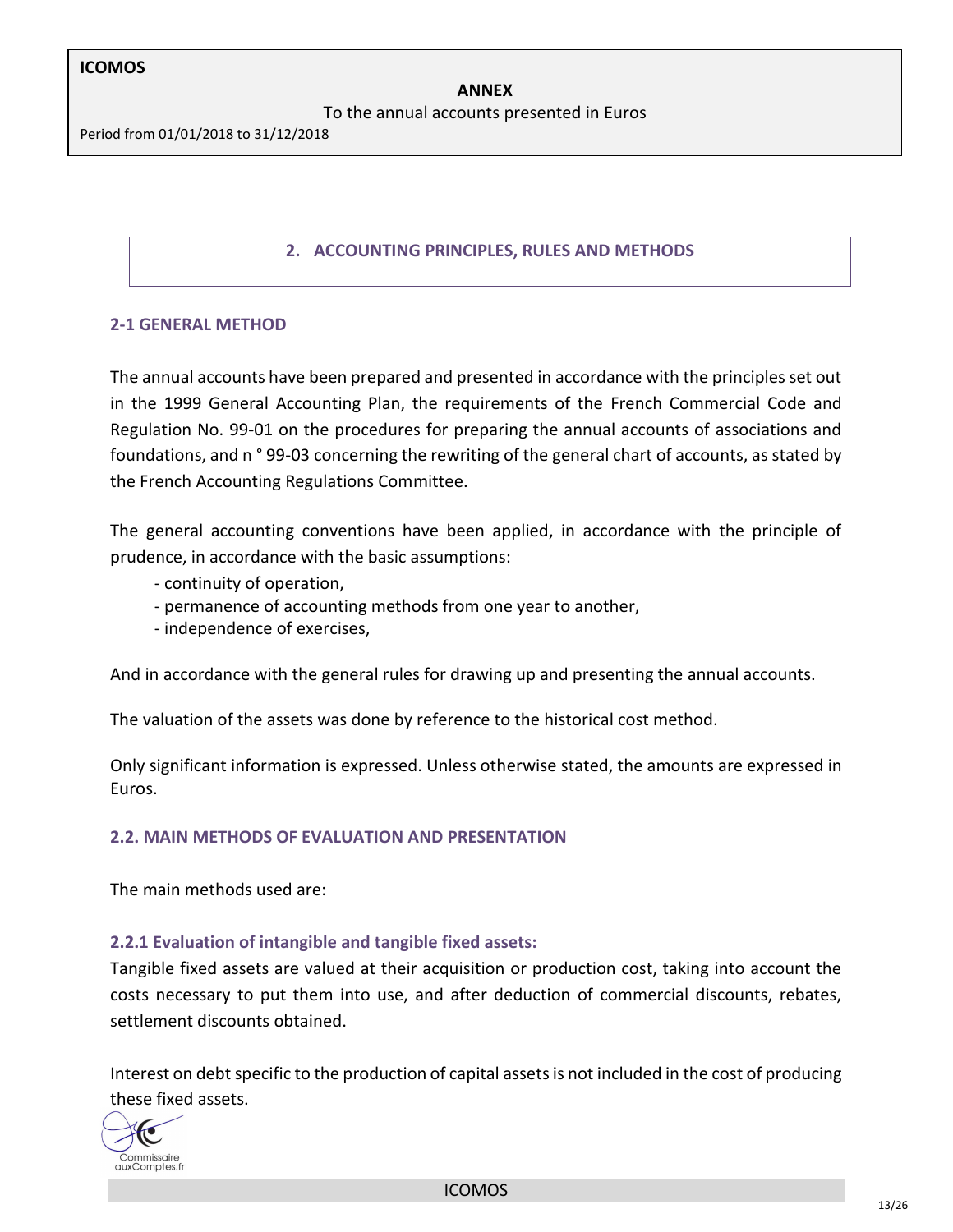To the annual accounts presented in Euros

Period from 01/01/2018 to 31/12/2018

The acquisition costs of fixed assets, namely transfer duties, fees, commissions and legal expenses are incorporated (or are directly recognized as expenses) in the acquisition or production cost of these fixed assets.

#### **2.2.2 Depreciation and impairment of assets:**

After their entry, the assets are depreciated and / or depreciated.

Assets the use of which is determinable by the entity are depreciated by the consumption of expected economic benefits of the asset.

For all assets, it is valued at the end of the financial year if there is an external or internal indication of impairment that shows that an asset may have lost substantially its value. If the present value of a fixed asset falls below its net book value, it is written down to present value through impairment.

The depreciation period chosen for simplification is the duration of use for non-decomposable goods.

Depreciation is calculated over the actual period of use.

#### **2.2.3 Claims:**

Accounts receivable, including trade receivables, are valued at their nominal value. Trade receivables are subject, where applicable, to a provision calculated on the basis of the risk of nonrecovery.

#### **2.2.4 Provisions for risks and charges :**

Provisions for contingencies and charges are established as soon as an asset has a negative economic value to the entity, which results in an obligation to a third party that is likely or certain to cause outflow of resources for the benefit of this third party, with no at least equivalent compensation expected from it.

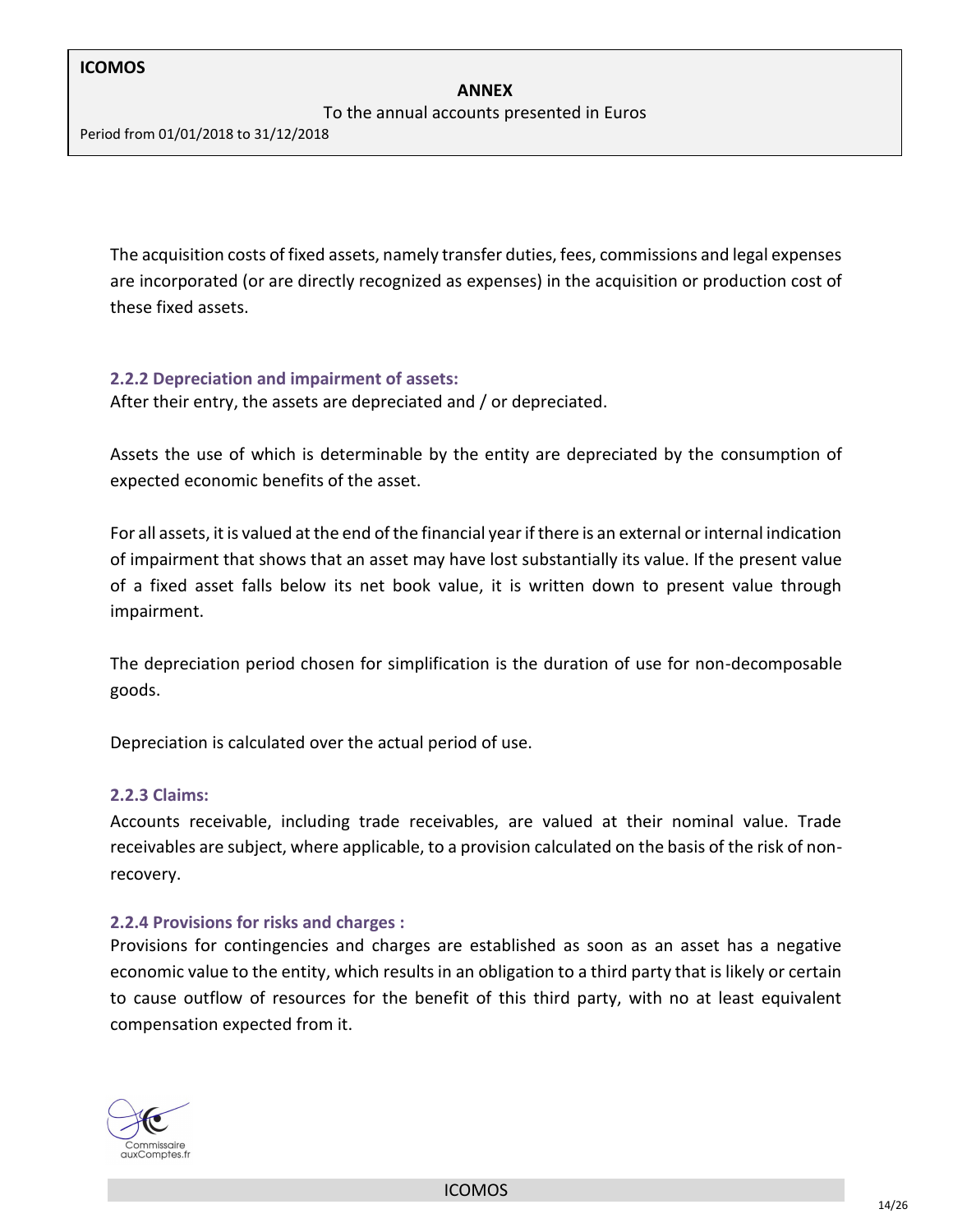To the annual accounts presented in Euros

Period from 01/01/2018 to 31/12/2018

#### **2.2.5 End-of-career benefits:**

In France, end-of-career benefits are only payable if the employee is present in the entity when he or she retires. In the case of a departure before that date, he will not receive these allowances. They are determined by applying to the calculation of the legal or contractual indemnity a method taking into account projected end-of-career salaries, staff turnover rate, life expectancy and discounting assumptions for the foreseeable payments. Commitments for retirement benefits were estimated at 40,917 euros including expenses at 31/12/2018.

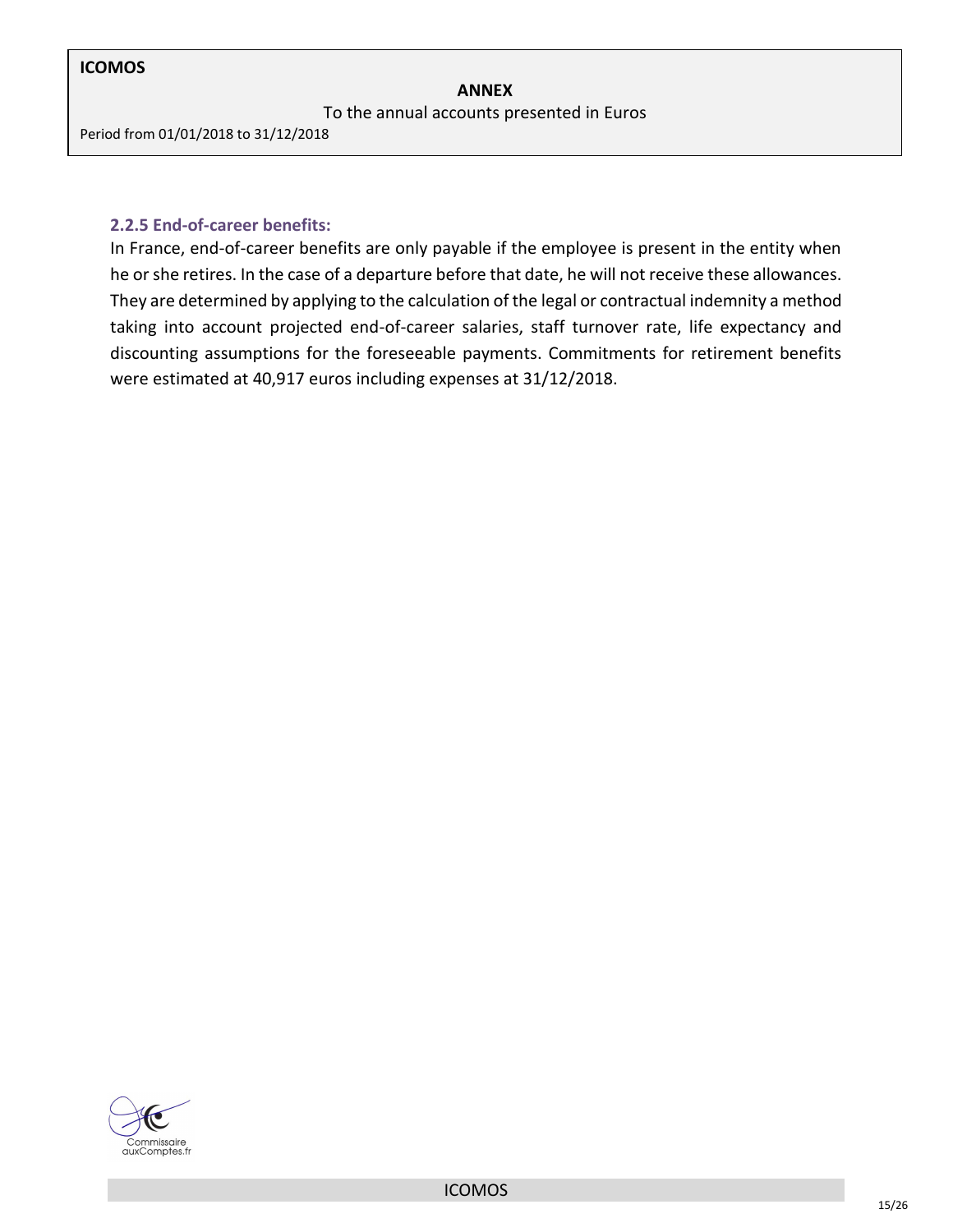#### **ANNEX**

#### To the annual accounts presented in Euros

Period from 01/01/2018 to 31/12/2018

#### 3. **NOTES ON THE ACTIVE BALANCE SHEET**

#### **3.1 Assets**

| <b>Immobilized asset</b>                           | At the<br>opening | <b>Increase</b> | <b>Decrease</b> | At the closing |
|----------------------------------------------------|-------------------|-----------------|-----------------|----------------|
| Intangible assets<br>Property, plant and equipment | 48 5 21           | 9 6 0 4         | 32 964          | 25 161         |
| Financial fixed assets                             |                   |                 |                 |                |
| <b>TOTAL</b>                                       | 48 521            | 9604            | 32 964          | 25 161         |

#### **3.2 Depreciation**

| <b>Depreciable fixed assets</b>               | At the<br>opening | Increase | <b>Decrease</b> | At the<br>closing |
|-----------------------------------------------|-------------------|----------|-----------------|-------------------|
| Establishment, research and development costs |                   |          |                 |                   |
| <b>TOTAL I</b>                                |                   |          |                 |                   |
| Other intangible assets                       |                   |          |                 |                   |
| <b>TOTAL II</b>                               |                   |          |                 |                   |
| Grounds                                       |                   |          |                 |                   |
| <b>Buildings</b>                              |                   |          |                 |                   |
| on own ground                                 |                   |          |                 |                   |
| on the floor of others                        |                   |          |                 |                   |
| General installations, fixtures               |                   |          |                 |                   |
| Technical installations, equipment, tools     |                   |          |                 |                   |
| Other tangible fixed assets                   |                   |          |                 |                   |
| General installations, fixtures divers        |                   |          |                 |                   |
| Transportation equipment                      |                   |          |                 |                   |
| Office and computer equipment                 | 39 287            | 6435     | 32 964          | 12758             |
| Recoverable packaging and various             |                   |          |                 |                   |
| <b>TOTAL III</b>                              | 39 287            | 6435     | 32 964          | 12758             |
| <b>TOTAL GENERAL (I+II+III)</b>               | 39 287            | 6435     | 32 964          | 12758             |



ICOMOS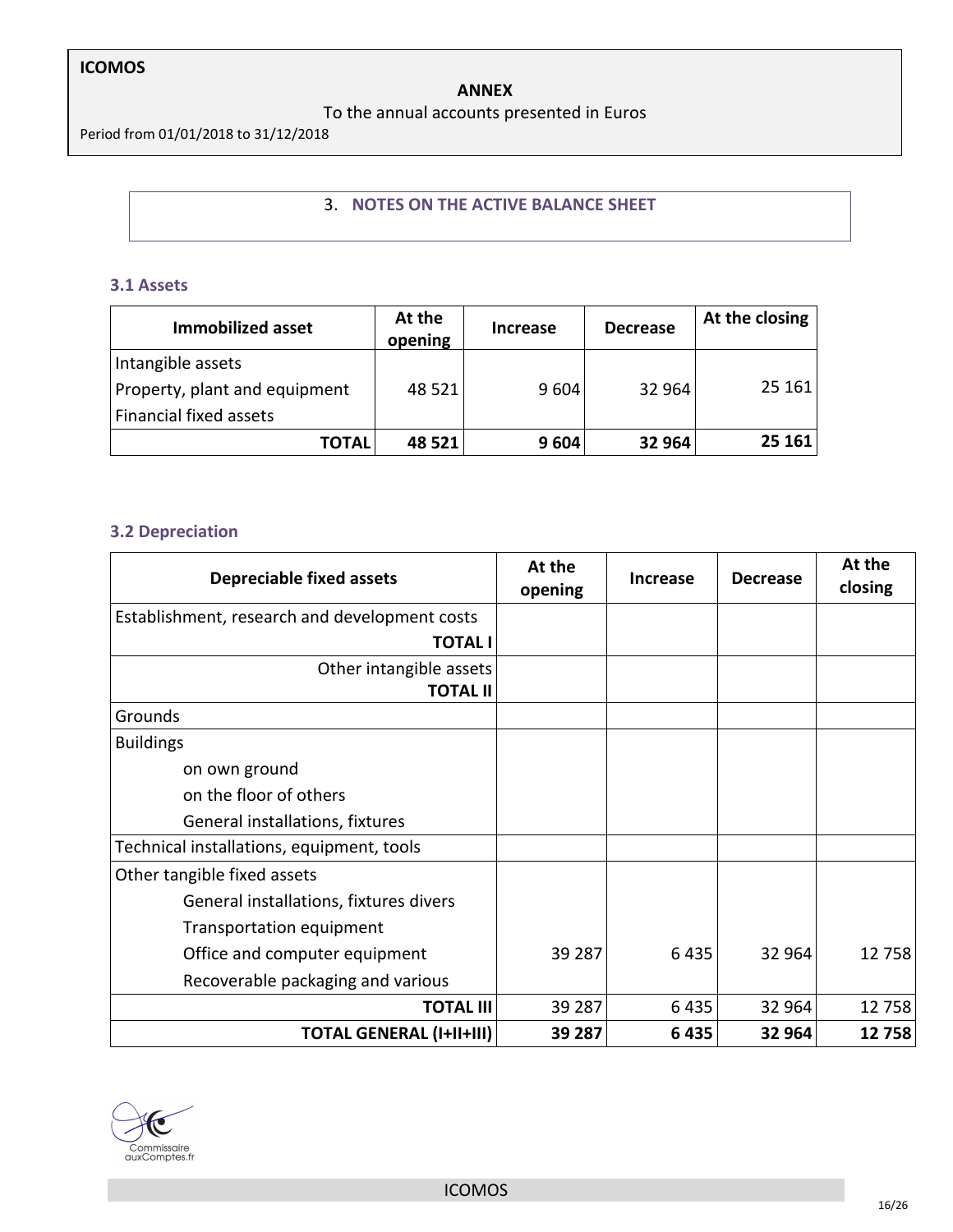#### To the annual accounts presented in Euros

Period from 01/01/2018 to 31/12/2018

#### **3.3 Statement of receivables and accruals recorded in advance**

| <b>Receivables</b>                        | Gross   | <b>Deadlines</b><br>up to 1 year | <b>Maturities</b><br>beyond one |
|-------------------------------------------|---------|----------------------------------|---------------------------------|
|                                           |         |                                  | year                            |
| <b>Receivables from fixed assets:</b>     |         |                                  |                                 |
| Receivables related to equity investments |         |                                  |                                 |
| Loans                                     |         |                                  |                                 |
| Other receivables                         |         |                                  |                                 |
| <b>Receivables from current assets:</b>   |         |                                  |                                 |
| Accounts receivable                       | 125 744 | 125 744                          |                                 |
| Other receivables                         | 7 7 3 1 | 7 7 3 1                          |                                 |
| <b>Prepaid expenses</b>                   | 25 620  | 25 620                           |                                 |
| ΓΟΤΑL                                     | 159 095 | 159 095                          |                                 |

#### **3.4 Statement of receivables**

| <b>Products to receive</b>            | Amount  |
|---------------------------------------|---------|
| Investments or financial fixed assets |         |
| <b>Exploitation product</b>           | 2 5 7 0 |
| Subsidies / financing                 |         |
| Other products to receive             | 544     |
| <b>TOTAL</b>                          |         |

#### **3.5 Statement of provisions for depreciation of assets**

| Nature des dépréciations    | At the<br>opening | <b>Increase</b> | <b>Decrease</b> | At the closing |
|-----------------------------|-------------------|-----------------|-----------------|----------------|
| Stocks and work in progress |                   |                 |                 |                |
| Third parties accounts      | 5790              | 6075            | 5790            | 6 0 7 5        |
| <b>Financial accounts</b>   |                   |                 |                 |                |
| <b>TOTAL</b>                | 5790              | 6075            | 5790            | 6075           |

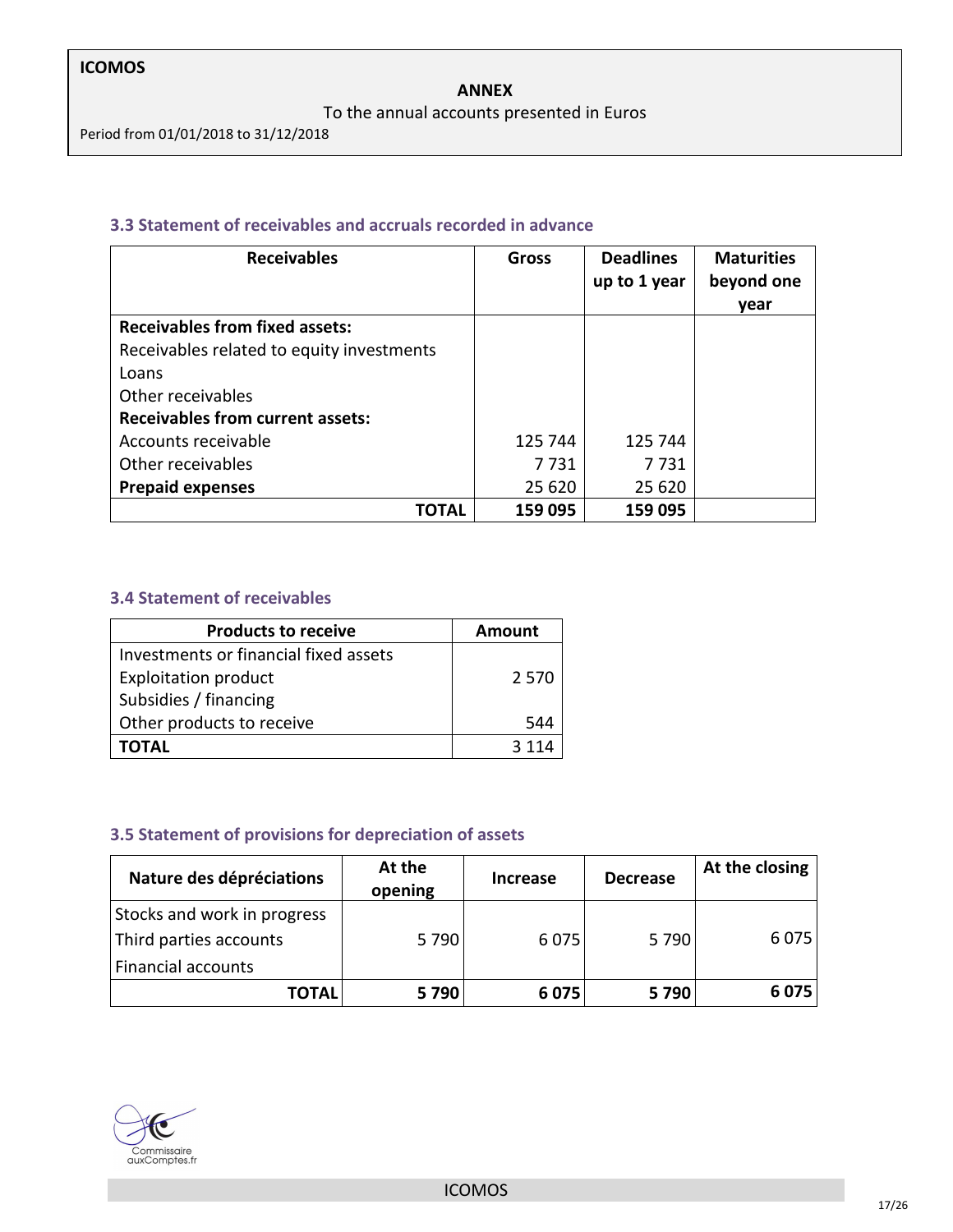#### **ANNEX**

To the annual accounts presented in Euros

Period from 01/01/2018 to 31/12/2018

#### **4. PASSIVE BALANCE SHEET NOTES**

#### **4.1 Associative Funds**

| <b>Headings</b>                                                                           | At the<br>opening | <b>Increase</b> | <b>Decrease</b> | At the<br>closing |
|-------------------------------------------------------------------------------------------|-------------------|-----------------|-----------------|-------------------|
| Associative funds without rights of takeovers:                                            |                   |                 |                 |                   |
| Integrated heritage value                                                                 |                   |                 |                 |                   |
| <b>Statutory Funds</b>                                                                    |                   |                 |                 |                   |
| Contribution without right of recovery                                                    |                   |                 |                 |                   |
| Legacy and donations with matching assets                                                 |                   |                 |                 |                   |
| Investment grants to renewable properties by<br>organization                              |                   |                 |                 |                   |
| Revaluation difference on goods without<br>recovery rights                                |                   |                 |                 |                   |
| <b>Reserves:</b>                                                                          |                   |                 |                 |                   |
| Reserves not available                                                                    |                   |                 |                 |                   |
| Statutory or contractual reserves                                                         |                   |                 |                 |                   |
| Regulated reserves                                                                        |                   |                 |                 |                   |
| Other reserves                                                                            | 289 781           |                 | 2 3 9 0         | 287 391           |
| <b>SUBTOTAL ASSOCIATIVE FUNDS (I)</b>                                                     | 289781            |                 | 2 3 9 0         | 287 391           |
| Associative funds with rights of repossessions:                                           |                   |                 |                 |                   |
| Contribution with recovery right                                                          |                   |                 |                 |                   |
| nvestment grants allocated to renewable assets<br>by the organization                     |                   |                 |                 |                   |
| Legacy and gifts with consideration for fixed<br>assets with an obligation or a condition |                   |                 |                 |                   |
| Revaluation differences on goods with recovery<br>rights                                  |                   |                 |                 |                   |
| Result under the control of third-party financers                                         |                   |                 |                 |                   |
| Investment grants for non-renewable assets                                                |                   |                 |                 |                   |
| Regulated provisions                                                                      |                   |                 |                 |                   |
| Rights of the owners (Commodat)                                                           |                   |                 |                 |                   |
| <b>SUBTOTAL OTHER ASSOCIATIVE FUNDS (II)</b>                                              |                   |                 |                 |                   |
| <b>TOTAL FONDS ASSOCIATIFS (I+II)</b>                                                     | 289781            |                 | 2 3 9 0         | 287 391           |

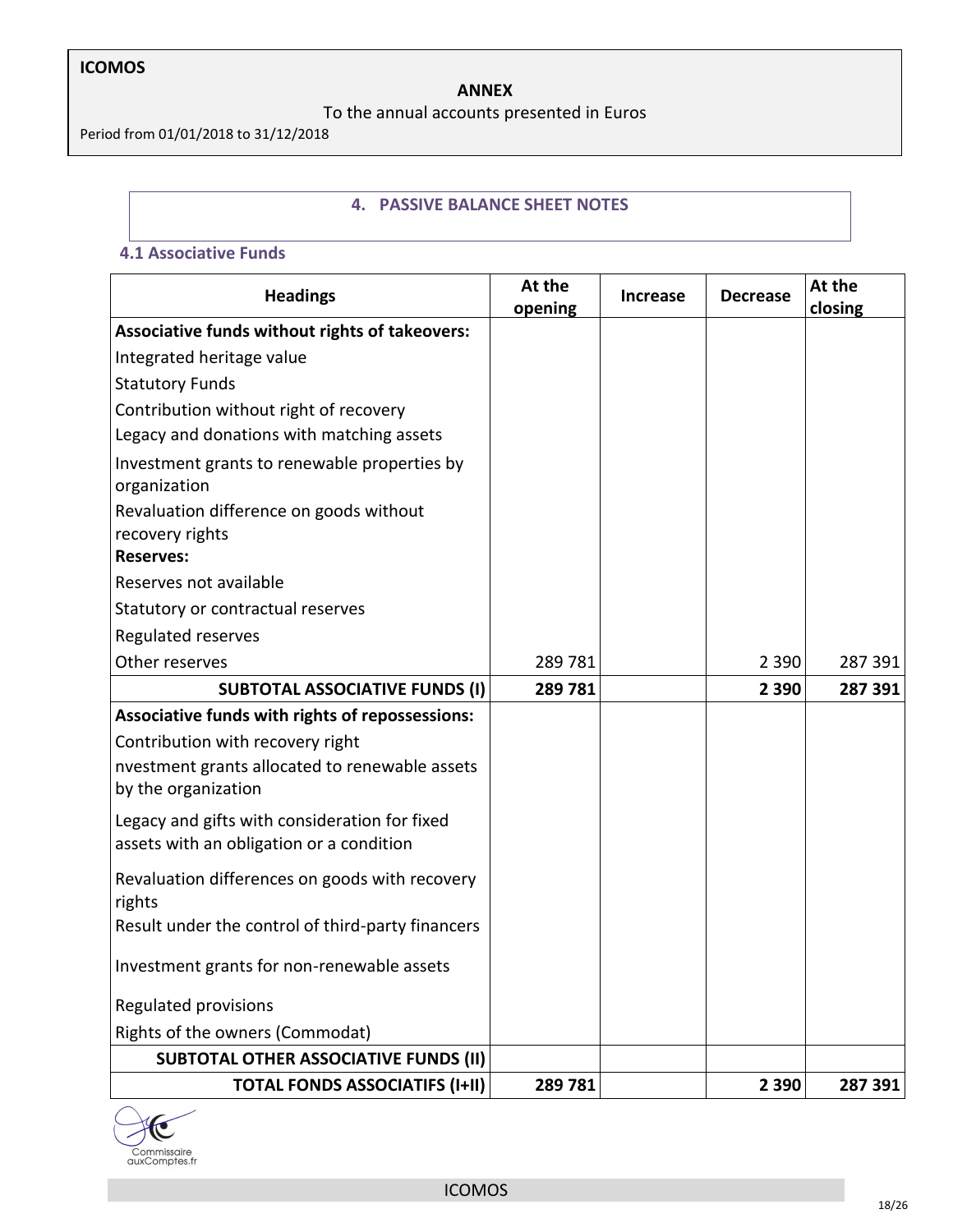#### **ANNEX**

#### To the annual accounts presented in Euros

Period from 01/01/2018 to 31/12/2018

#### **4.2 Postponement again before distribution of the result**

| Nature of the report again                  | <b>Debtor</b> | <b>Creditor</b> |
|---------------------------------------------|---------------|-----------------|
| Postponement of controlled activities again |               |                 |
| third-party financers destined :            |               |                 |
| to exercise                                 |               |                 |
| to subsequent years                         |               |                 |
| Report again not assigned to activities     |               |                 |
| under the control of third party financers  |               |                 |
| Postponement of the activities of           |               |                 |
| the association                             |               | 287391          |
| SOLDF                                       |               | 287 391         |

### **4.3 Provisions for risks and charges**

| <b>Nature of provisions</b>              | At the<br>opening | <b>Increase</b> | <b>Decrease</b> | At the<br>closing |
|------------------------------------------|-------------------|-----------------|-----------------|-------------------|
| Provisions for investment                |                   |                 |                 |                   |
| Accelerated depreciation                 |                   |                 |                 |                   |
| Other regulated provisions               |                   |                 |                 |                   |
| <b>TOTAL (I)</b>                         |                   |                 |                 |                   |
| Provisions for litigation                |                   | 81 000          |                 | 81 000            |
| Provisions for customer guarantees       |                   |                 |                 |                   |
| Provisions for losses on futures markets |                   |                 |                 |                   |
| Provisions for fines and penalties       |                   |                 |                 |                   |
| Provisions for similar mandatory         |                   |                 |                 |                   |
| <b>Provisions for taxes</b>              |                   |                 |                 |                   |
| Provisions for capital renewal           |                   |                 |                 |                   |
| Provisions for major interviews and      |                   |                 |                 |                   |
| major revisions                          |                   |                 |                 |                   |
| Provisions for social charges and tax on |                   |                 |                 |                   |
| leave to nay                             | 230 000           | 413 281         | 230 000         | 413 281           |
| Other provisions for risks and charges   |                   |                 |                 |                   |
| TOTAL (II)                               | 230 000           | 494 281         | 230 000         | 494 281           |
| <b>TOTAL GENERAL (I+II)</b>              | 230 000           | 494 281         | 230 000         | 494 281           |
| Of which endowments and recoveries       |                   |                 |                 |                   |
| operating                                |                   | 413 281         | 15 000          |                   |
| financial                                |                   |                 |                 |                   |
| exceptional                              |                   | 81 000          | 215 000         |                   |

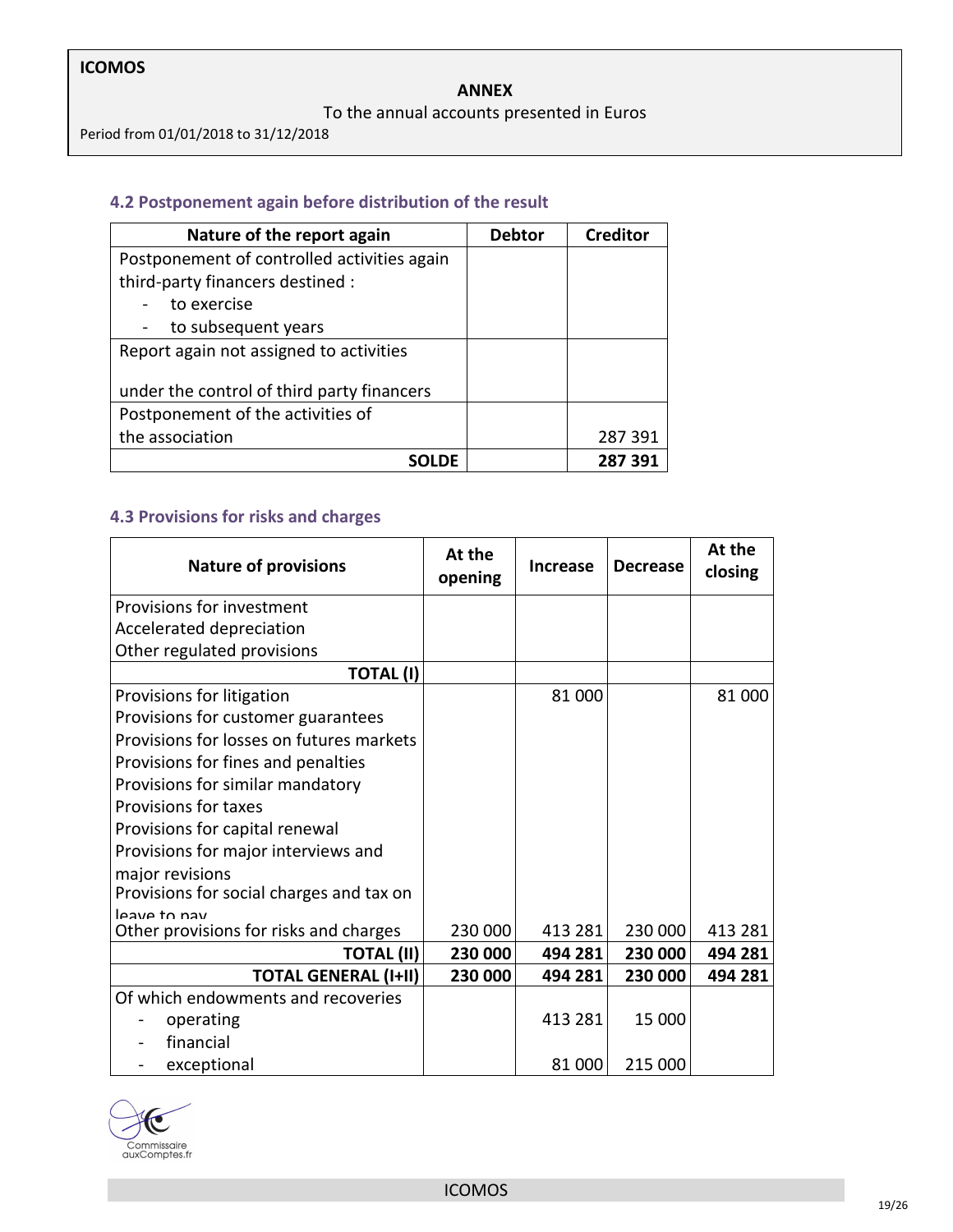#### To the annual accounts presented in Euros

Period from 01/01/2018 to 31/12/2018

#### **4.4 Statement of debts and income recognized in advance**

| <b>State of debts</b>         | <b>Total</b> | 0 to 1 year | From 1 to 5 | More than 5 |
|-------------------------------|--------------|-------------|-------------|-------------|
|                               | amount       |             | years       | years       |
| Credit institutions           |              |             |             |             |
| Miscellaneous financial debts |              |             |             |             |
| <b>Suppliers</b>              | 17 608       | 17 608      |             |             |
| Social and tax debts          | 166 727      | 166 727     |             |             |
| Debts on fixed assets         |              |             |             |             |
| Social and tax debts          | 252788       | 252 788     |             |             |
| Prepaid income                | 350 249      | 350 249     |             |             |
| <b>TOTAL</b>                  | 787 373      | 787 373     |             |             |

#### **4.5 Expenses payable by balance sheet item**

| Charges à payer                        | Amount  |
|----------------------------------------|---------|
| Loans and debts of credit institutions |         |
| Loans and various financial debts      |         |
| <b>Suppliers</b>                       | 17 608  |
| Social and tax debts                   | 130 297 |
| Other debts                            | 33 4 28 |
| ΤΟΤΑL                                  | 181 333 |

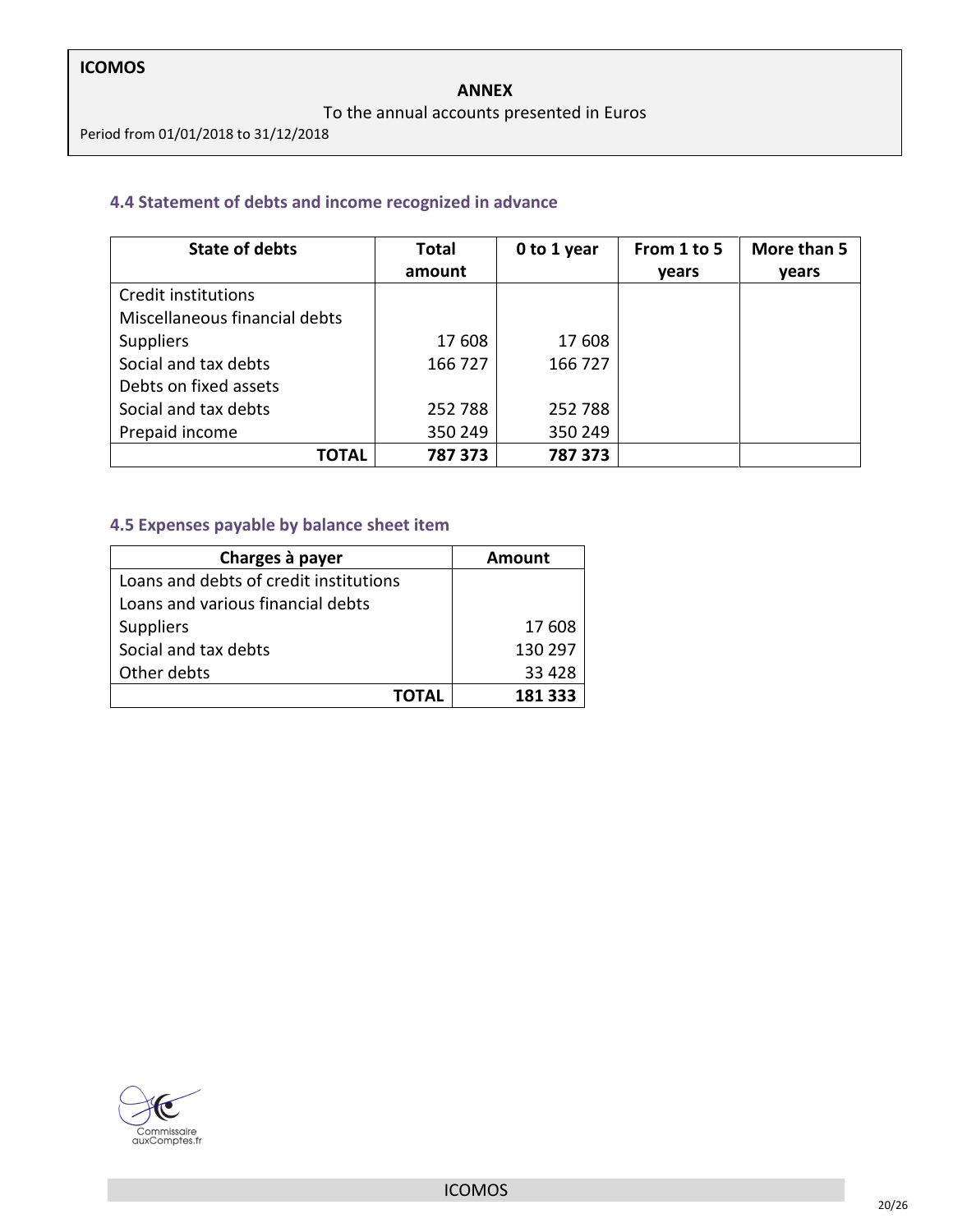#### **ANNEX**

To the annual accounts presented in Euros

Period from 01/01/2018 to 31/12/2018

#### **5. NOTES TO THE INCOME STATEMENT**

#### **5.1 Grants received and dedicated funds**

Grants received from governments:

- South Korea = 39 090 euros assignment: Study on the Cave Art
- Austrian Ministry of Culture = 19,938 euros allocation: ICOMOS operating budget
- French Ministry of Culture = 25 000 euros allocation: ICOMOS operating budget
- Wallonia Region (Belgium) =  $\epsilon$  10,000 allocation: ICOMOS operating budget

Grants received by other institutions:

- ICOMOS USA = 2 020 euros allocation: ICOMOS operating budget
- Christensen Fund = 79 167 euros assignment: project "Connecting Practice"

Miscellaneous grants =  $\epsilon$  6,497 - assignment:

- "Reconstruction Provence" project = 2,396 euros
- Workshop Moldova = 1 550 euros
- Heritage Event Conference =  $\epsilon$  2,551

Total subsidies received = 181,713 euros

#### **5.2 Investment grants**

No investment grants were received during the year.

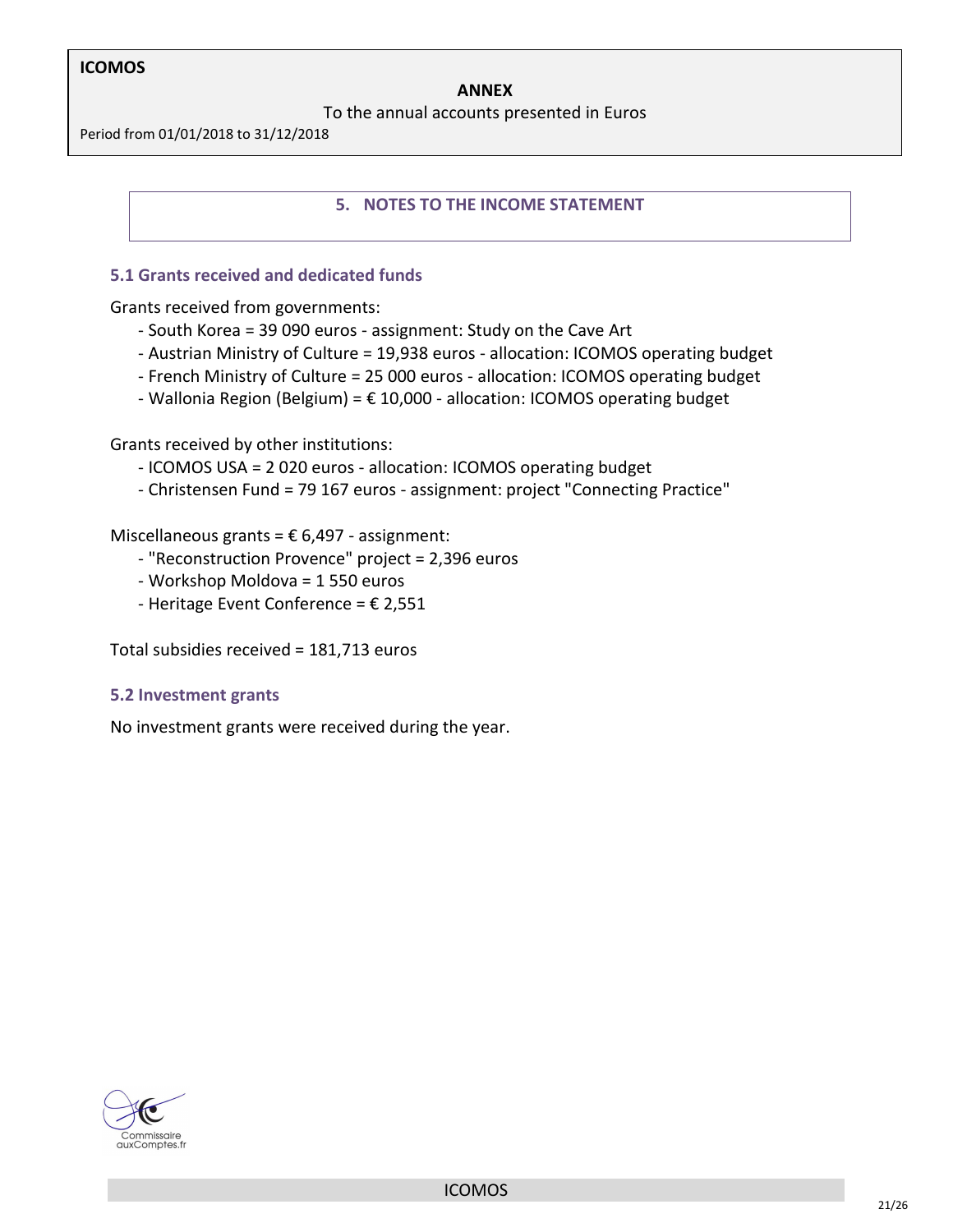#### **ANNEX**

To the annual accounts presented in Euros

Period from 01/01/2018 to 31/12/2018

#### **5.3 Subventions de fonctionnement**

Operating grants received for the 2018 financial year amount to a total of 56 958 euros.

- Austrian Ministry of Culture = 19,938 euros
- French Ministry of Culture = 25 000 euros
- Wallonia Region (Belgium) = 10,000 euros
- ICOMOS US = 2,020 euros

These are operating subsidies.

They are not subject to any suspensive condition.

#### **5.4 Analysis of turnover and resources**

| ACCOUNTS n ° | <b>TYPES OF RESOURCES</b>    | 31/12/2018 | %      | 31/12/2017      | %       | <b>VARIATION</b> |           |
|--------------|------------------------------|------------|--------|-----------------|---------|------------------|-----------|
| 705 100      | UNESCO CONTRACTS             | 1063141    | 51,13% | 876 668         | 52,13%  | 186 473          | 21,27%    |
| 758 XXX      | <b>CONTRIBUTIONS</b>         | 438 415    | 21,08% | 426 750         | 25,38%  | 11 6 65          | 2,73%     |
| 705 300      | <b>COUNCIL MISSIONS</b>      | 226 810    | 10,91% | 87 589          | 5,21%   | 139 221          | 158,95%   |
| 740 XXX      | <b>SUBSIDIES</b>             | 181713     | 8,74%  | 142 760         | 8,49%   | 38 953           | 27,29%    |
| 705 200      | <b>OTHER CONTRACTS</b>       | 162 707    | 7,82%  | 60 293          | 3,59%   | 102 414          | 169,86%   |
| 708 XXX      | <b>ADDITIONAL ACTIVITIES</b> | 2 8 0 3    | 0,13%  | 1645            | 0,10%   | 1 1 5 8          | 70,36%    |
| 706 XXX      | <b>SERVICES</b>              | 2 0 6 5    | 0,10%  | 7616            | 0,45%   | $-5551$          | $-72,89%$ |
| 743 XXX      | <b>CROWDFUNDING</b>          | 1431       | 0,07%  | 77 218          | 4,59%   | $-75787$         | $-98,15%$ |
| 707 XXX      | <b>DIVERSE SALES</b>         | 391        | 0,02%  | 1 1 7 7         | 0,07%   | $-786$           | $-66,75%$ |
|              | <b>TOTAL</b>                 | 2079476    |        | 100,00% 1681716 | 100,00% | 397 760          | 23,65%    |

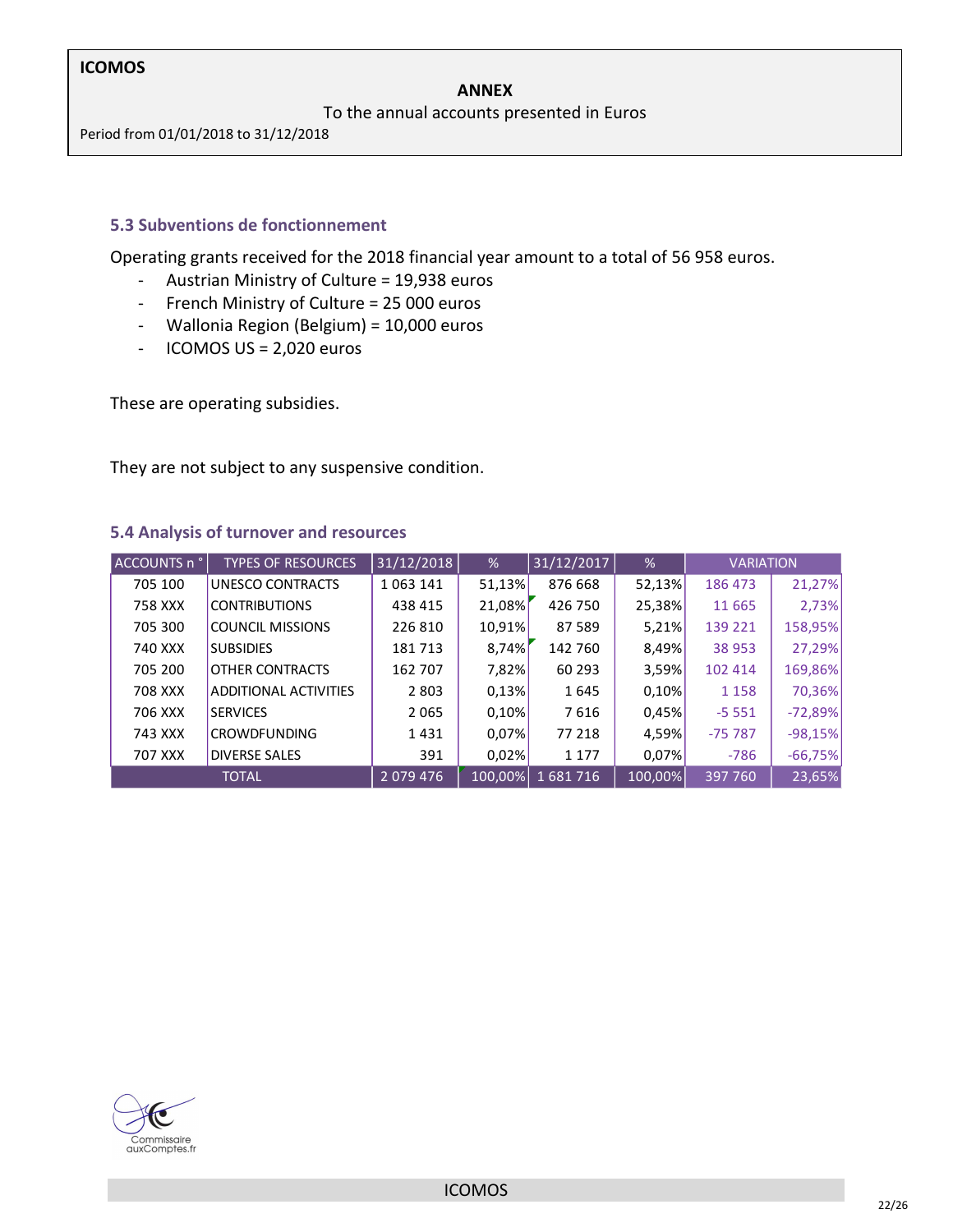#### To the annual accounts presented in Euros

Period from 01/01/2018 to 31/12/2018

#### **5.5 Table relating to exceptional income and expenses**

|                                                   | <b>Net</b> |
|---------------------------------------------------|------------|
| <b>Exceptional products</b>                       | 215 000    |
| On management operations                          |            |
| Proceeds from the sale of assets                  |            |
| Products from previous years                      |            |
| Reversals of provisions and transfers of expenses | 215 000    |
| <b>Extraordinary charges</b>                      | 81.000     |
| On management operations                          |            |
| Net book value of transferred assets              |            |
| Provisions                                        | 81 000     |
| Expenses on previous years                        |            |
| <b>Exceptional result</b>                         |            |

These exceptional transactions have been explained in the "significant events of the year" section of this appendix to the annual accounts.

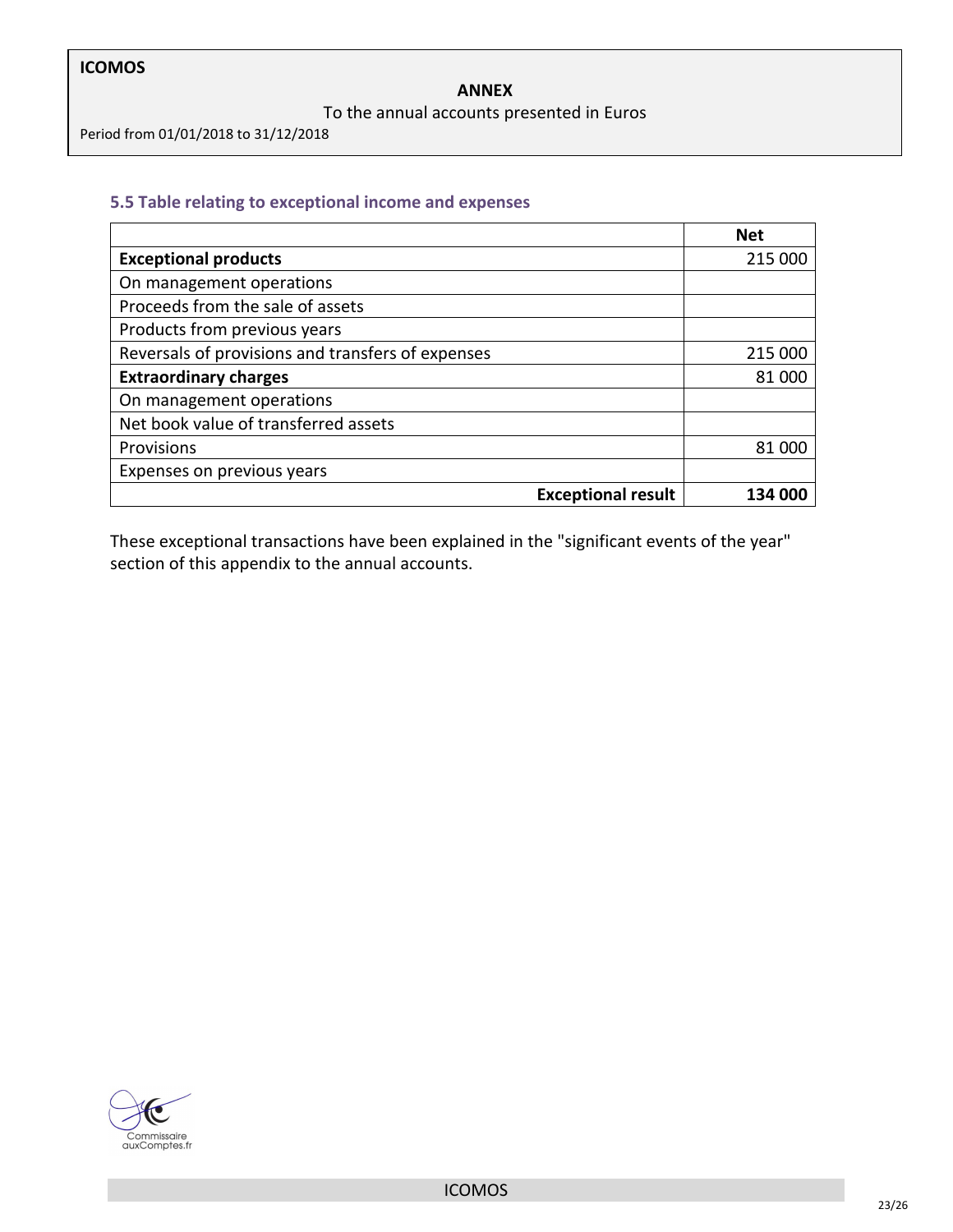#### **ANNEX**

#### To the annual accounts presented in Euros

Period from 01/01/2018 to 31/12/2018

#### **6. OTHER INFORMATION**

#### **6.1 Average number of employees**

|                         | <b>Employed staff</b> | Staff made available to the<br>association |
|-------------------------|-----------------------|--------------------------------------------|
| Executive employees     |                       |                                            |
| Non executive employees |                       |                                            |
| <b>TOTAL</b>            | 10                    |                                            |

#### **6.2 Statutory Auditor's fees**

The total amount of the statutory auditors' fees related to its audit of the financial statements included in the income statement for the financial year amounts to € 10,500 including tax.

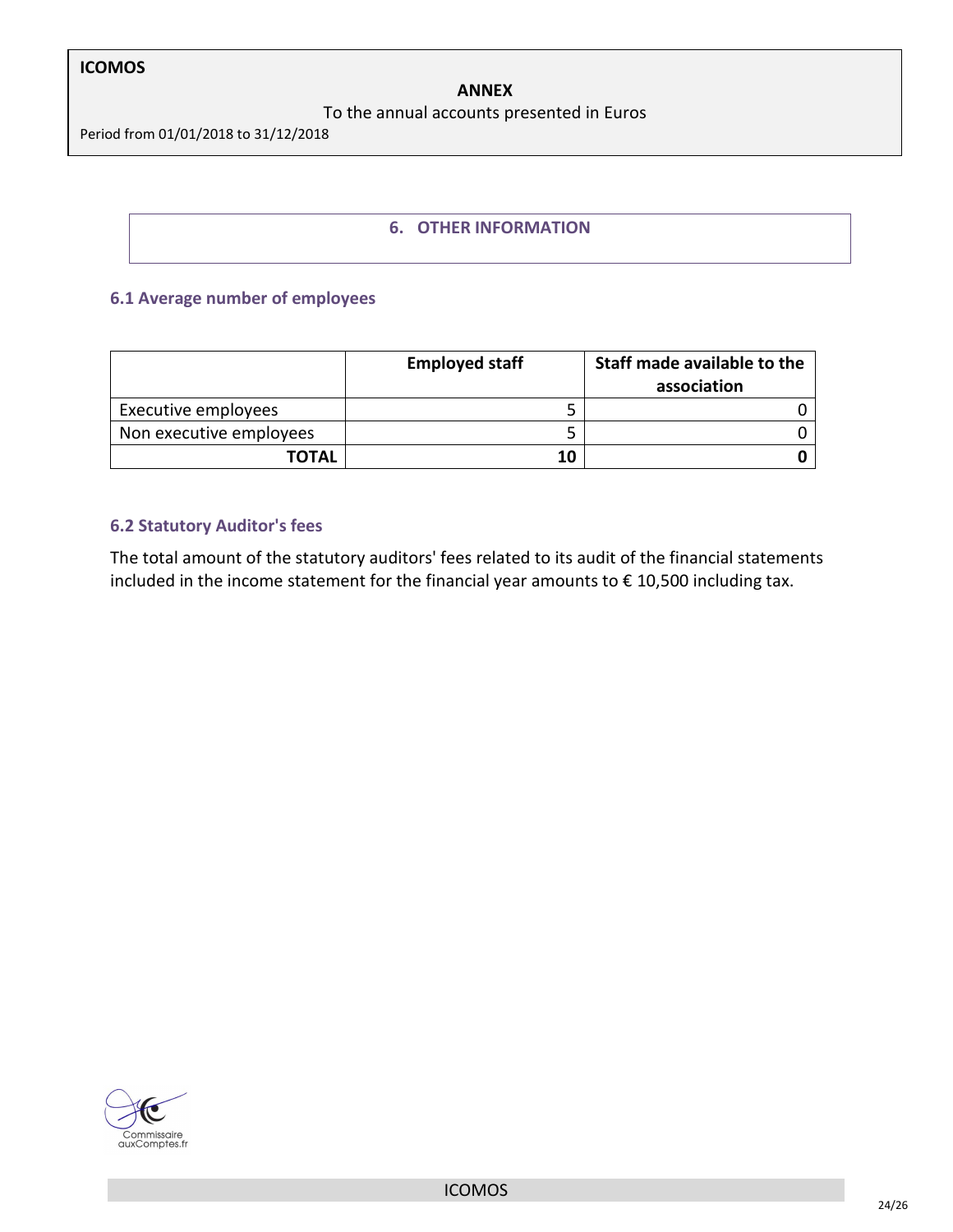

# SPECIAL REPORT ON REGULATED CONVENTIONS